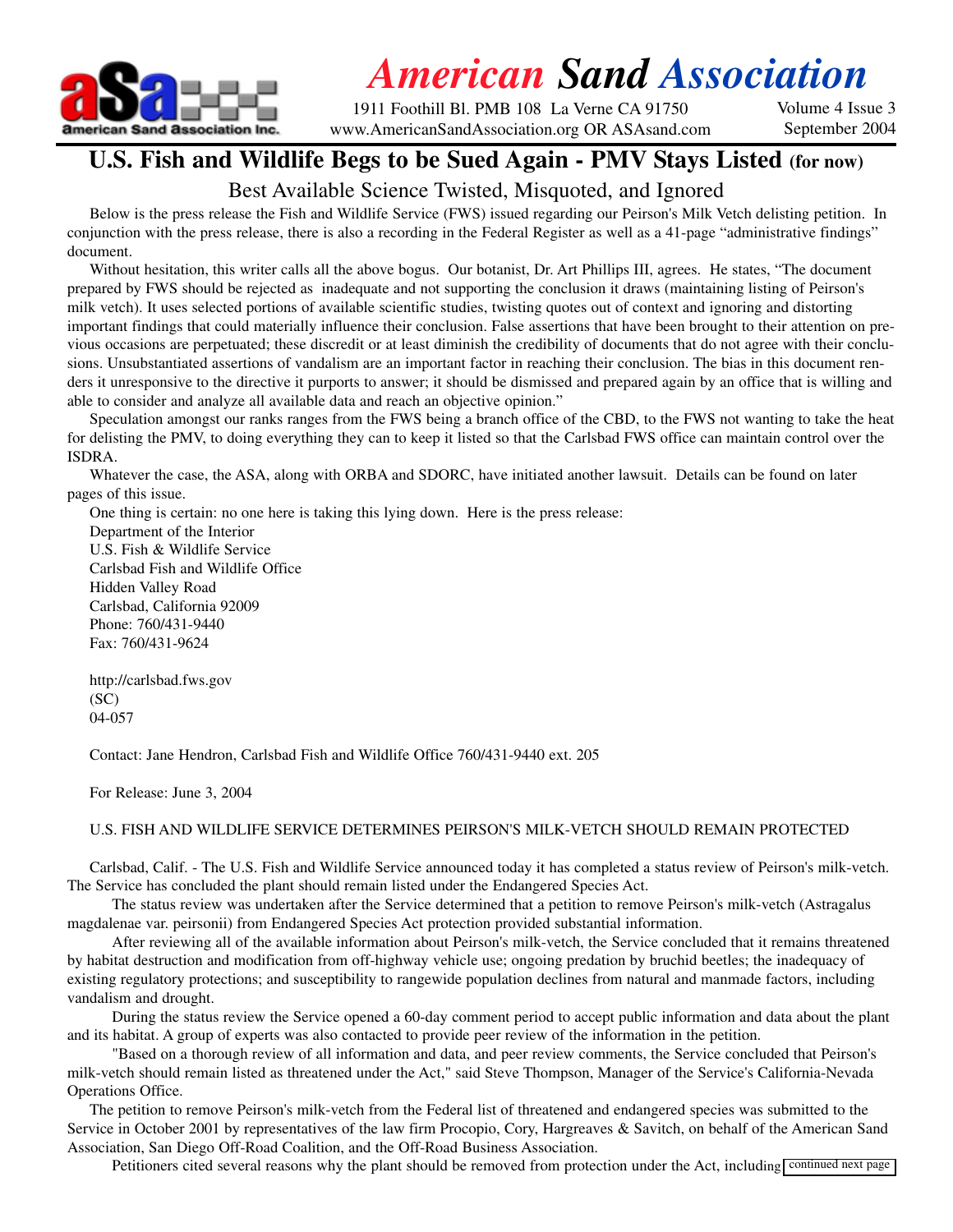#### American Sand Association September 2004 Page 2

#### From Previous page assertions that:

· data used to list the species were in error,

· new information indicates healthy populations of the plant are found throughout the Algodones Dunes, and

· the listing did not take into account conservation measures associated with the passage of the California Desert Protection Act.

Peirson's milk-vetch, a member of the pea family, grows from 8 to 27 inches tall and has pale purple flowers. In the United States, the plant is found only in portions of the Algodones Dunes, a southern California sand dune formation that is about 40 miles long, running from the northwest to the southeast, and approximately 5 to 8 miles wide. Within the dunes, the plant is found in scattered occurrences based on the slope of the dunes, patterns of annual rainfall, and other habitat factors.

The Service listed Peirson's milk-vetch as a Federally threatened species in 1998 due to habitat degradation,

impacts associated with off-road vehicles, and inadequate regulations to conserve the plant.

Peirson's milk-vetch germination is closely linked to annual rainfall patterns within the Algodones Dunes. The plant generally produces flowers and sets seed between late fall and May. This is also the time of year when the dunes are most heavily visited by off-road vehicle users. Data indicate that the ongoing, annual co-occurrence of heavy off-road vehicle use during Peirson's milk-vetch germination/seed production season is affecting the long-term viability of the plant.

The Service will continue working with the Bureau of Land Management on issues relating to conservation of Peirson's milk-vetch within the Imperial Sand Dunes Recreation Area. Currently, the Service is reviewing its biological opinion on the BLM's Recreation Area Management Plan and the effect the plan has on Peirson's milk-vetch.

The U.S. Fish and Wildlife Service is the principal Federal agency responsible for conserving, protecting and enhancing fish, wildlife and plants and their habitats for the continuing benefit of the American people. The Service manages the 95-million-acre National Wildlife Refuge System, which encompasses 544 national wildlife refuges, thousands of small wetlands and other special management areas. It also operates 69 national fish hatcheries, 63 Fish and Wildlife Management offices and 81 ecological services field stations. The agency enforces Federal wildlife laws, administers the Endangered Species Act, manages migratory bird populations, restores nationally significant fisheries, conserves and restores wildlife habitat such as wetlands, and helps foreign governments with their conservation efforts. It also oversees the Federal Assistance program, which distributes hundreds of millions of dollars in excise taxes on fishing and hunting equipment to State fish and wildlife agencies. - FWS

For more information about the U.S. Fish and Wildlife Service, visit our home page at www.fws.gov

###

To voice your disgust of this blatant disregard of the intent of the Endangered Species Act, go to http://www.petitiononline.com/esa2004/petition.html You can send a letter by going to our letter generator at:

http://www.americansandassociation.org/get\_involved/esaprotest0607.html. Yes, those web addresses are a lot of typing, but a lot less than it took to produce this newsletter. If we can do it, so can you. Our cause can only be won if we are arm-in-arm. It will take that extra effort.

### **The Next Step - Another Suit Against the FWS**

In a June 21, 2004 conference call that included ASA Board Members, past ASA presidents, Roy Denner (ORBA/SDORC), lobbyists from Sacramento and Washington DC, and our collective attorney David Hubbard, a unanimous decision was made to file suit against the United States Fish and Wildlife Service (USFWS) to challenge the recent PMV delisting decision.

On June 23, 2004 David Hubbard sent a 60-day letter of intent to sue to the USFWS for the following reasons:

"Specifically, the action will allege that the decision to deny the Delisting Petition was (1) not based on the best scientific and commercial evidence available, (2) contradicts the technical evidence that was provided or available to the USFWS, and (3) was therefore arbitrary, capricious, and an abuse of discretion."

There is more to the 60-day letter however, the above will be the basis for our suit and is why we feel we have a high probability of winning this case in either Federal Court and/or the 9th Circuit.

Here is what we believe the process MIGHT be. Should we win the first round, it is likely the Judge would remand the Delisting Petition back to the USFWS in order to give them an opportunity to come back with the correct decision.

After another unknown period, the USFWS could respond with the same opinion: the PMV should not be delisted. At that point, the Judge could remand back to the USFWS once again or order that the PMV be delisted. Most likely, this will not be the end of the issue and our case will be taken to the 9th Circuit Court of Appeals.

Concurrently, we will be perusing other avenues to delist the PMV. For reasons we know you understand, we cannot divulge them at this time. Please know everyone on our team is taking this issue very seriously.

We would like to thank ORBA and SDORC for all past and future help with this issue and to all the people from every organization for their donations, patience, hours, and commitment to this delisting effort.

THE GOOD NEWS: due to your fantastic response to our special mailing in July, we have an excellent financial start. If things continue, we will have the money to see this through. If just 50% of the duners on our mailing list contribute just \$50, we would have \$425,000 for this battle - please do your part and use the reply envelope stapled in the center of your newsletter.

### **Next ASA Board of Directors Meeting**

**SATURDAY, AUGUST 21, 2004 - 9AM COURTYARD BY MARRIOTT DOWNTOWN - SAN DIEGO 530 BROADWAY SAN DIEGO 92101** 

Rooms are \$69.00, parking is still being negotiated Contact Sue Davies for accommodations ACCT@CYMSANDIEGO.COM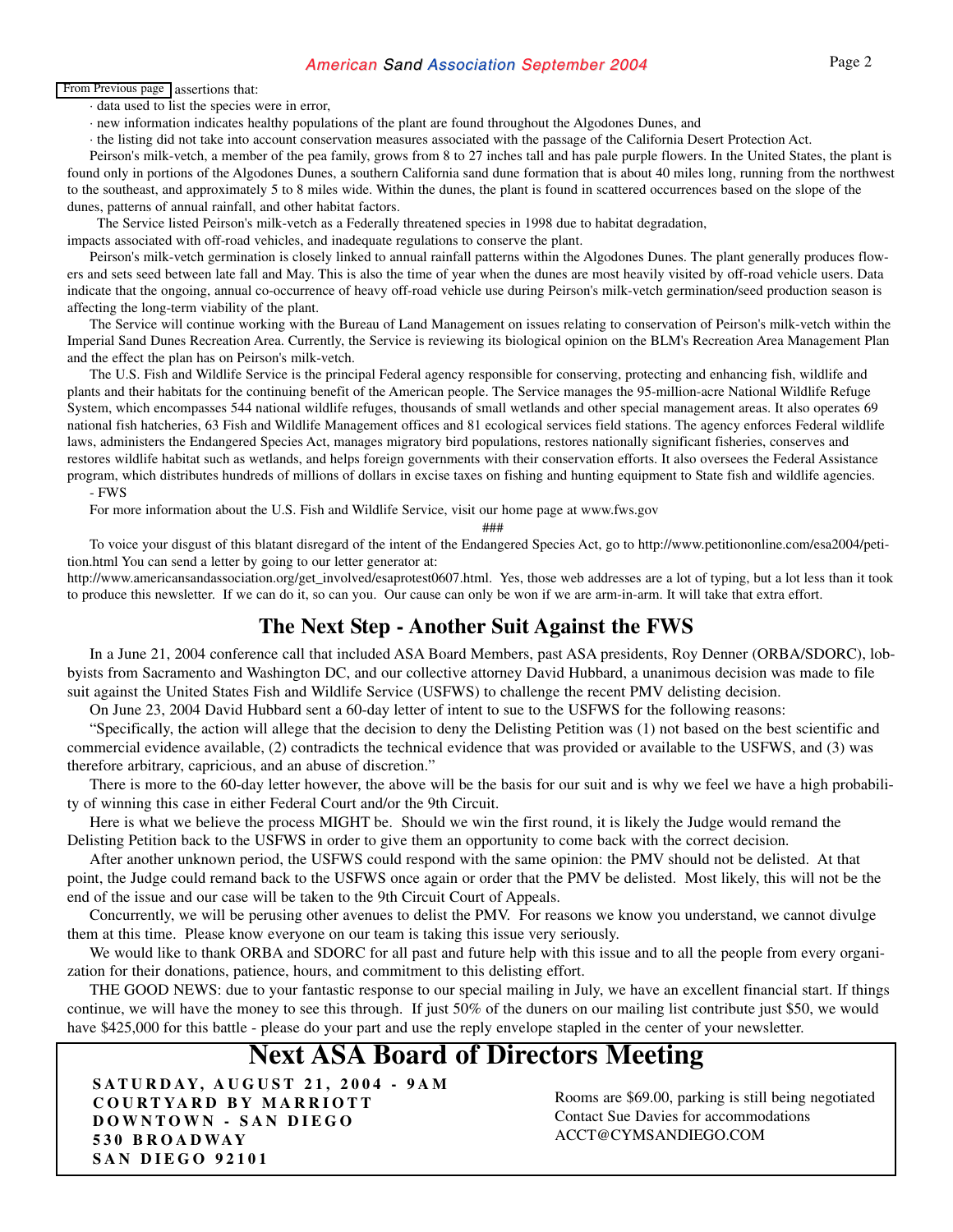### **From the Desk of Grant George, ASA President.**

In September of 2003 the ASA Public Safety and Education program took a major step forward. With ASA's encouragement six sand sport businesses sponsored roadside billboards displaying Dune Safety messages. The Partners in Dune Safety program was born. BLM recognized the program as a highly visible partnership opportunity.

Largely because of the billboard program the ASA was invited to two special events. The "Partners in Stewardship" conference held in Los Angeles last November by the National Park Service, U. S. Forest Service, Bureau of Land Management, U. S. Army Corps of Engineers, U. S. Fish and Wildlife Service, Reclamation, and Bureau of Indian Affairs. Here, the ASA shared its Partners in Dune Safety program. The second was the invitation-only BLM National Recreation Forum in Las Vegas NV where the ASA had unprecedented access to Kathleen Clarke, the National Director of the BLM.

On Jan 22, 2004, ASA chaired the first partnership-building meeting with representatives of the Imperial Valley and Yuma Gateway Communities. The response to this ASA partnership-building initiative has been overwhelming. You can read more about this on page 6 of the June 2004 ASA Newsletter in an article entitled "Partnership Building Continues."

The Gateway communities are currently negotiating a partnership agreement with BLM. They are also forming a non-profit organization to coordinate the activities of the United Desert Gateway Communities (UDGC). The first partnership task will be an analysis of impact of ISDRA activities on local tourism planning and marketing. ASA has supported this partnership by arranging for Dr. Haas to tour ISDRA. Dr. Haas is a nationally recognized recreation planner and the former chairman of the Department of Tourism at Colorado State University. ASA is interested in becoming more familiar with visitor use data as it relates to the capacity formulas set forth in the proposed ISDRA Recreation Area Management Plan.

ASA, other OHV representatives and Gateway Community leaders have met with BLM Director Clarke twice in recent months. Discussion topics included the inappropriate use of visitor fees for PMV monitoring, partnership building and public safety. During these meetings, Bill Woody, BLM director of Law Enforcement and Security requested ASA support of an "Alcohol Initiative" program that will be instituted by BLM next season. The program will emphasize the enforcement of existing alcohol rules and laws. The theme of the program will be the responsible use of alcohol.

ASA's support of the "Alcohol Initiative Program" has fostered a partnership with BLM and other law enforcement agencies. The law enforcement agencies will share a page in the ASA sponsored Safe-Duning Brochure that will include the following message;

"Keeping the dunes a safe, clean and fun place for all outdoor enthusiasts is your responsibility. Remember that on-highway drinking and driving laws also apply off-highway. Know the law, don't drink and drive."

The BLM's Director of Law Enforcement and Security has made it clear: "Let there be no misunderstanding: we will strongly enforce all DUI laws in full cooperation with State and Local law enforcement agencies at all off-road recreation locations."

The Safe-Duning brochure is 24 pages packed with safety and other info designed to help sand sport enthusiasts have an enjoyable and safe trip to the dunes. Alford Distributors of El Centro have offered to help defray the printing cost. They will have a page that will include the Budweiser message "Responsibility Matters." The brochure will be available for initial distribution at the September 17-20 Sand Sports Super Show in Costa Mesa, California.

During the May 18, 2004 meeting with Director Clarke, the ASA expressed concern about the need for additional spectator safety considerations at the ISDRA impromptu sand drags. The long history of correspondence and meetings was reviewed with the Director and special agent Roger Bruckner.

Wally Leimgruber, Imperial County Supervisor, was in the OHV delegation that met with Director Clarke on May 18, 2004. Wally also recognized the need for additional enforcement activities at the drags. He subsequently requested a meeting with Sheriff Carter and El Centro Field Office Manager, Greg Thomsen. This meeting took place on June 4, 2004 in El Centro.

A follow up meeting was scheduled by Roger Bruckner on June 21, 2004. The purpose of this meeting was to explore the law enforcement options available to enhance spectator safety at the drags. All of the agencies involved (CHP, BLM, and ICSO) recognize the popularity of the drag activities. The meeting participants agreed that this is a difficult task. Closing down drags is not considered a reasonable option.

The meeting notes for the June 4 meeting are available for your review below on the following pages. The June 21 notes follow the June 4th notes. We realize this is a lot of reading and, possibly, more than you want to know. However, the point needs to be made that there are many activities behind the scenes of which you need to know. Moreover, you need to have all the facts when dis-information comes your way. It is our hope that arming you with all the facts helps you keep up to speed . Please feel free to contact ASA board member Bob Mason, rwmskm@aol.com to learn more about these partnership activities.

#### Grant George, President

*(see bottom of page 8 for late breaking news regarding ASA's meeting with the CBD-ed)*

### Meeting Notes: First, Some Background on the Sand Drags

During the past several years there has been considerable correspondence regarding public safety issues at the ISDRA impromptu sand drags. This very popular activity has taken place at several locations for many years. Most recently it has grown to be an every weekend activity in both the North and South dunes. The number of spectators has grown steadily. The participating vehicles and drivers cover a broad spectrum. Multiple vehicles traveling at varying speeds enter and leave the drag area at will. Recent law enforcement emphasis has improved spectator behavior. The possibility of a catastrophic inci-<br>continued next page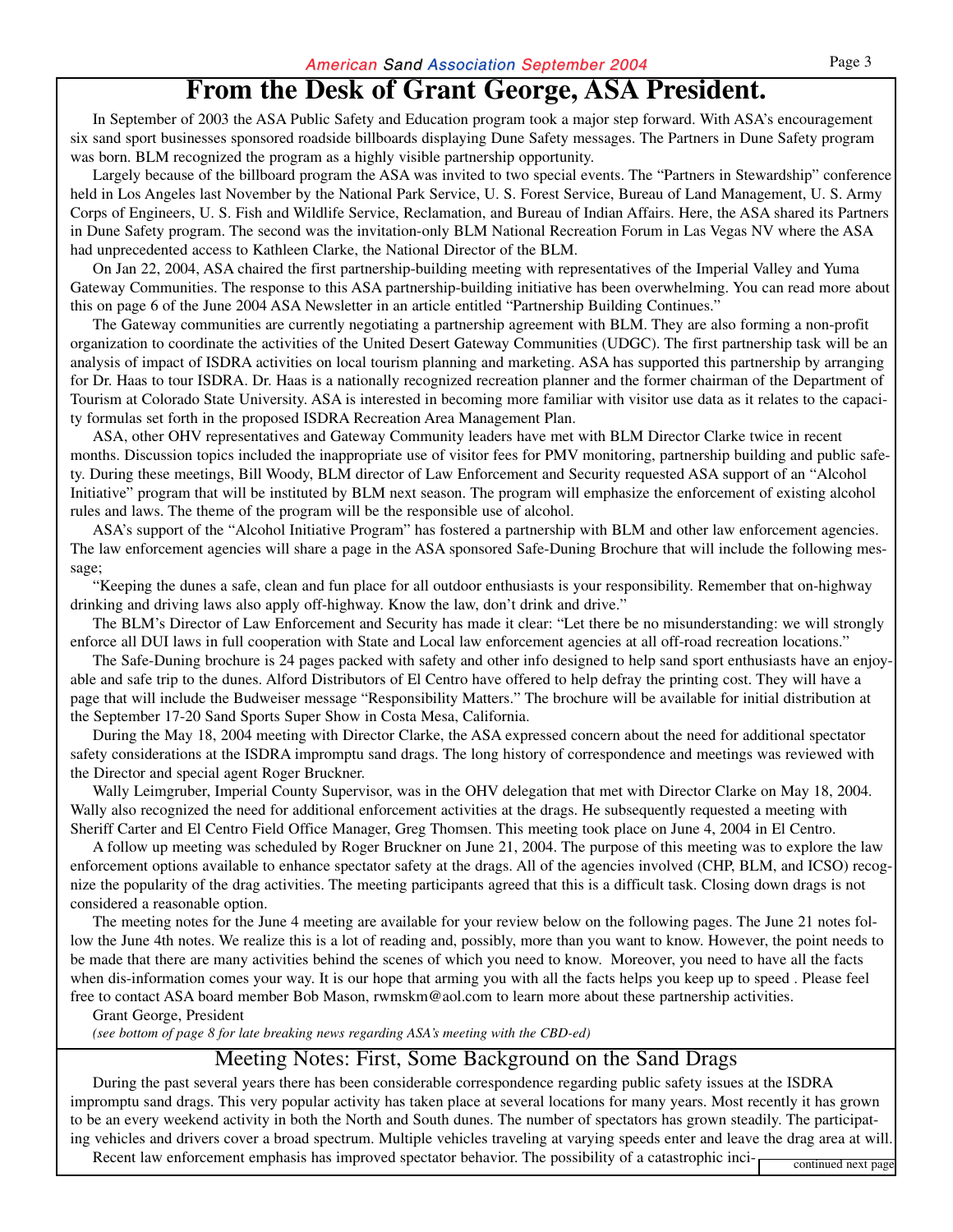From Previous page dent resulting from equipment failure or driver error continues to be a significant concern. The potential for unfavorable press and political concern is ever present. This is of particular concern in view of the long history of documentation requesting that additional spectator safety measures be considered.

The following is a partial chronology of the correspondence and meetings on this subject.

- -- Jan 7,2001------- Hubbard letter to Sheriff Carter and Ca State Dir. Pool
- -- Mar 28,2002-----Seaver letter to Pool
- -- Mar 2002---------Sketch provided to the OHMVR Commission Chairman
- -- Apr 13, 2004 .--- DC Trip
- -- Jan 6, 2002------Fax to Pool
- -- Feb 25, 2004----Meeting with BLM Dir. of Law Enforcement Woody
- -- May 18, 2004---Meeting with BLM Dir. Clarke
- -- June 4, 2002----Meeting with Carter and Thomsen

At the June 4, 2004, meeting it was suggested that a small group be convened to discuss additional spectator safety opportunities. It was concluded that physical spectator safety measures are not feasible under current conditions. Additional spectator and driver education were suggested for further discussion. This discussion took place at the June 21, 2004 meeting.

**Please note that the ASA is not suggesting that the drags be shut down.** Attention to driver behavior is as important as spectator behavior. We are continuing to encourage BLM to acknowledge spectator safety concerns and to enforce existing rules and laws. The following notes are from the June 4 meeting.

### Meeting Notes: June 4, 2004, 9 AM BLM El Centro Field Office

#### *Public Safety at the Impromptu Sand Drags*

Attendees

--BLM, Greg Thomsen, Bob Haggerty, Neil Hamada, Roger Bruckner

--Imperial County, Supervisor Leimgruber, Sheriff Carter, Sgt McNay

--CA Highway Patrol, Three staff members, late arrival

--Yuma Chamber, Ken Rosevear

--ASA, Bob Mason

Wally Leimgruber defined the meeting objective as an exploratory discussion of additional safety measures available to deal with spectator safety at the impromptu sand drags at Pad 1 and in the South dunes.

BLM and ICSO provided the following information:

- -- Enforcement of existing rules and laws has improved general conditions
- -- The number of medicals are down.
- -- Public Safety awareness has been increased via flyers and the joint brochures
- -- Electronic signs have been located in the starting area
- -- Statistically the Drags are the safest activity in the dunes
- -- The Pad 1 starting line berm has been removed
- -- The spectators have become more compliant
- -- LEOs periodically patrol the 50' safety zone
- -- Radar has been used to enforce the 15mph/50' rule
- -- The drags are an every weekend event and are not limited to major holidays

All attendees acknowledged the BLM and ICSO law enforcement emphasis at the drags noting that spectator behavior has improved. Discussion continued re the need for additional safety measures available to improve spectator safety. The possibility of a catastrophic incident resulting from equipment failure or driver error was acknowledged. The potential for unfavorable press and political concern was noted. This is of particular concern in view of the long history of documentation requesting that additional spectator safety measures be considered.

Under the present rules law enforcement activities are generally limited to the 15mph/50' rule with emphasis on public education to deal with spectator safety. It was concluded that no one favored a closure of the drags. According to BLM and ICSO reckless driving behavior is not subject to current OHV rules or laws. It was emphasized that all applicable rules and laws are being enforced at the drags.

The history of the joint educational effort was discussed. The ASA flyers and June 2004 Newsletter article were distributed. The Safe-Duning brochure and the opportunity to place a safety message in the Toyhauler Magazine was discussed. It was suggested that the user groups initiate additional on the ground (at the ISDRA) activities designed to police user behavior.

The agencies generally believe that additional physical spectator safety measures are not feasible under current conditions. Assumption of additional liability is of concern. The question remains "Does the lack of spectator safety measures add to the agency liability?"

In summary, it is apparent that the law enforcement agencies recognize the potential for a significant incident at the impromptu drags. The general attitude appears to be that the present enforcement activities are all that is possible or necessary under present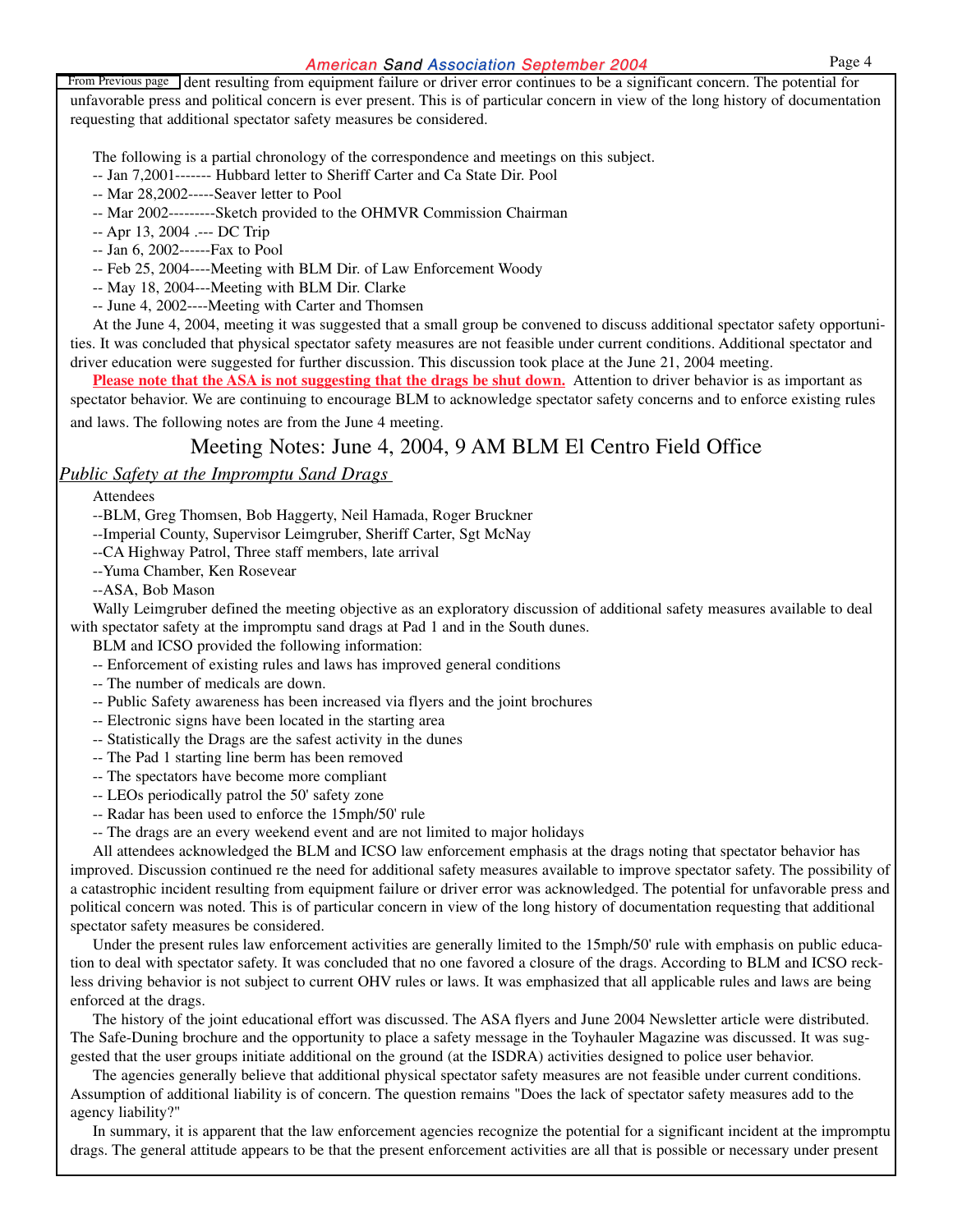circumstances. Greg Thomsen suggested that a small group be convened to discuss additional spectator safety activities. The suggested participants are--BLM Chief Ranger, CHP, ICSO Sgt McNay, ASA and a representative of the TRT. The suggested areas of review include--driver behavior and user group involvement. Monday, June 21 or 28 at 1:30 pm at the BLM El Centro office.

#### June 21, 2004 Meeting Notes

Meeting Minutes For Imperial Sand Dunes Recreation Area, Spectator Safety At Impromptu Sand Drag Events June 21st, 2004 at The Blm El Centro Field Office

Meeting attendees : Bob Mason (ASA) Sharon Mason (ASA) Glenn Montgomery (TRT) Roger Bruckner (BLM) Ray Leloup (BLM) Ralph Hernandez (CHP) Mark McNay (ICSO), Jamie Neilans (BLM) Neil Hamada (BLM) on conference phone Nicole Gilles (Gateway Communities and TRT), and Jerry Seaver (TRT).

**More Background:** The ASA has approached the BLM with concerns about safety at the impromptu sand drags over the past few years. At that time there were several types of illegal and dangerous actions that were taking place at or near the drags and the rest of the Dunes. Since then, the BLM has made law enforcement at the dunes one of the highest priorities for the El Centro Field Office. The BLM developed a strategy that has, and continues, to work to provide a safe recreational environment in the Dunes and at the drags. This strategy is centered on strict enforcement of the current and new rules and regulations, outreach / education, and a partnership with Imperial County Sheriff's Office (ICSO) and the ASA.

The BLM and ICSO have spent several millions of appropriated, grant, and fee dollars in the dunes to work together with the ICSO on the "Zero Tolerance" initiative. This increased law enforcement presence has had a significant impact at the drags and around the Dunes. Visitors are much more receptive to the BLM staff, they are complying with the regulations at the sand drags and other areas, and medical incidents are down approximately 15% ISDRA-wide. Alcohol related issues, such as DUI and open containers, have been significantly decreased and visitor safety has improved.

The BLM, ICSO, and the ASA have all worked together, as partners, to produce and distribute several types of flyers to improve safety. These flyers provided visitors information on the rules and regulations at the ISDRA, emergency phone numbers, and specific information on how to be safe at the sand drags. Several thousand of these flyers were distributed on site by the BLM in the ASA "Duner's Survival Kit" bag. The ASA included safety information for the impromptu sand drag events into their member newsletter and also passed out this information at the dunes and Sand Sports Super Show at Costa Mesa, CA. All the groups have also utilized their websites as a way to reach out to the visitors before they arrive at the ISDRA

Together, this effort has made a significant positive impact in the ISDRA. There are fewer violations, and a family atmosphere has returned to the Dunes. This is not to say all the problems have been solved, but they are fewer and less significant incidents compared to a few years ago. The BLM will continue to strictly enforce the rules and regulations and to respond to Public Safety issues.

Earlier this summer ASA initiated correspondence with BLM again regarding safety issues at the impromptu sand drags. Last season the sand drags grew to be an every weekend activity at both the North and South dunes. The number of spectators has grown steadily. The participating vehicles and drivers cover a broad spectrum. Multiple vehicles traveling at varying speeds entering and leaving the drag area at will is a concern to the ASA.

During the last season, continued BLM and Imperial County Sheriffs' Office law enforcement and ASA outreach efforts have improved driver and spectator safety. The possibility of a catastrophic incident resulting from equipment failure or driver error continues to be a significant concern of the ASA. The ASA believes the potential for unfavorable press and political concern is ever present.

Bob Haggerty, Neil Hamada, and Roger Bruckner all of BLM; Sheriff Carter and Mark McNay of ICSO; Wally Leimgruber, Imperial County; Ralph Fernandez, CHP; Ken Rosevear, Yuma Chamber; Bob Mason, ASA . This meeting was requested by Wally Leimgruber. At this meeting, and as in the past meetings, the BLM reinforced to the group that the sand drags are not an illegal activity and that the BLM has no plans to stop legal recreation. They stated that medical incidents at the drags are few and when they do occur, the visitors are cooperative. The BLM also stated that when illegal activity occurs, or there is a threat to Public Safety, they will continue to immediately address the issue as they have in the past.

#### Meeting Minutes

This meeting was a follow up to the June 4, 2004 meeting requested by Imperial County Supervisor Wally Leimgruber. At the conclusion of the June 4, 2004 meeting Greg Thomsen suggested that a small group be convened to discuss spectator activi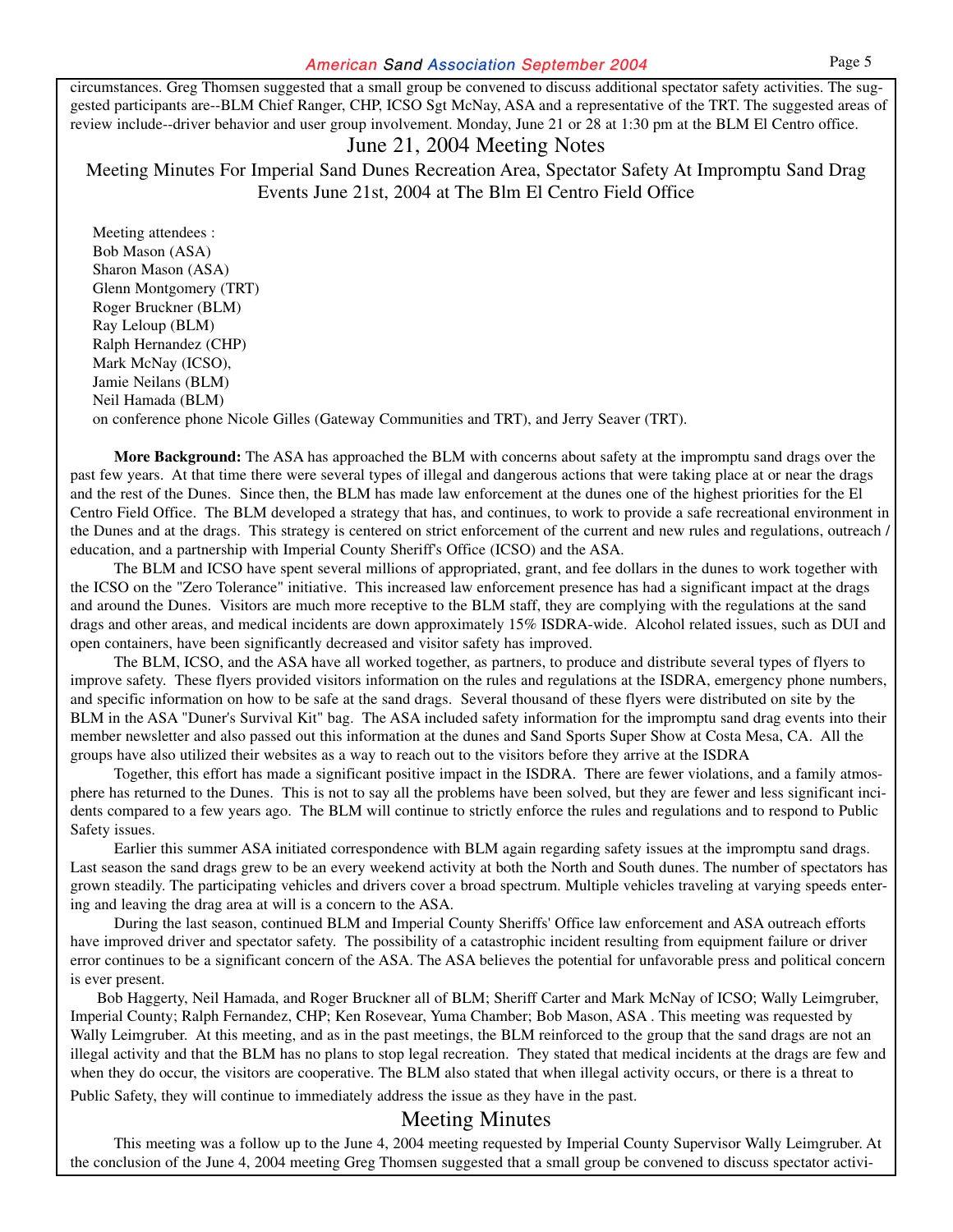ties. June 21, 2004 was set for the subsequent meeting. Neil Hamada suggested that the TRT be involved in future meetings. Thomsen also noted that results would be considered in the development of the 2004-05 Law Enforcement plans.

The people in the list above met to discuss the changes that have occurred to improve visitor safety at the drags. The BLM informed the group that it had contacted the solicitor's office about a year ago on this issue, and under their direction, BLM will not install physical structures to guide vehicles or sanction impromptu events in the Dunes. **The ASA stated that we do not want the Drags shut down.** ASA is concerned about spectator safety and unfavorable press if a driver loses control of an OHV and impacts the spectators. The ASA and BLM want to minimize risk and improve driver behavior / decrease reckless driving.

It was noted that in preparation for this meeting the TRT Chairman had provided a list of correspondence and meetings dated back to 2001. ASA distributed a folder with the meeting notes and other correspondence regarding their concerns about safety at the drags.

There was a brainstorming session held to try and develop new methods to improve visitor safety at impromptu sand drag events in the dunes at all locations and during holidays and non-holiday weekends.

The following is a list of suggestions that were offered during the brainstorming process:

- 1. Consider both the north and south end drags
- 2. \*\* Use radar guns
- 3. Minimize number of vehicles in drags at any one time
- 4. Position LE vehicles &/or message boards to limit starting line width
- 5. Limit flying starts
- 6. Address cross traffic, spectators exiting the drags
- 7. \*\*DUI check points in proximity to the drags (before and after at specific locations)
- 8. \*\*Continue high visibility of LEOs
- 9. Outreach via vendors with flyers
- 10. LEOs patrolling the 50' safety zone
- 11. \*\*More public education from OHV orgs both on the ground and off-site
- 12. Utilize the dune patrol
- 13. Identify demographics to enhance outreach
- 14. Provide incentives to follow the rules
- 15.\*\*Use TRT Website and OHV org bulletin boards
- 16. LEO handouts with citation
- 17. Utilize the ASA Safe-Duning brochure with warnings by LEOs
- 18. \*\*Continued use of electronic message boards in close proximity to the drags
- 19.\*\*Advance (early afternoon) coordination by OHV groups

\*\*The group then prioritized the above list of suggestions. Items 2,7,8,11,15,18 and 19 were viewed as high priority (\*\*) opportunities. Limited funding and staffing were cited as the greatest impediment to most of the high priority suggestions.

ASA noted that initial priorities should be established without regard for funding and staffing limitations. ASA agreed that final priorities should not be established until the resources required and available to accomplish the desired tasks are determined. ASA indicated that it would continue to assist in identifying funding sources.

The following is a summarized list of the actions that the group felt were of the highest importance and some of the discussion that followed.

Law Enforcement use radar guns and should continue to use them at the drags (and other locations in the ISDRA, both on and off-highway) to enforce speeding and reckless driving. Law enforcement can use judgment and experience to enforce speeding and reckless driving. The use of radar guns help in the prosecution of the offenders. BLM needs additional radar guns and officer training in order to increase this type of enforcement. Roger Bruckner commented that he would look into potential funding for radar guns and LEO training.

ASA would like to limit the number of vehicles that can travel down impromptu sand drags to two at a time, and feels that more than two vehicles traveling down the drags increases the level of risk to spectators. BLM can not limit or control starts or the number of people that start at one time. The BLM, however, will take action in the event of an emergency (as they have done in the past) to control the starting area for law enforcement and medical incidents needs.

ASA and BLM believe that the use of the electronic message board were helpful at the sand drags and will continue to use them more next season.

ASA and BLM both agreed to elevate the enforcement of drinking and driving, on and off-highway, as part of the alcohol awareness initiative.

BLM and the ASA agreed that the continued high visibility and presence of law enforcement at the sand drags is vital to maintaining a safe environment.

ASA and BLM agreed that outreach and informed visitors are key to the law enforcement program at the ISDRA. Past efforts need to continue and be increased for next season. ASA has the opportunity to acquire an ad in the Sand Sports Super Show issue of Toy Hauler Magazine. The use of websites, volunteers, pamphlets, flyers, etc. should be continued next season.

Roger Bruckner will continue to lead the process of assessing the suggestions. No specific action was identified for future discussion of a plan for next season.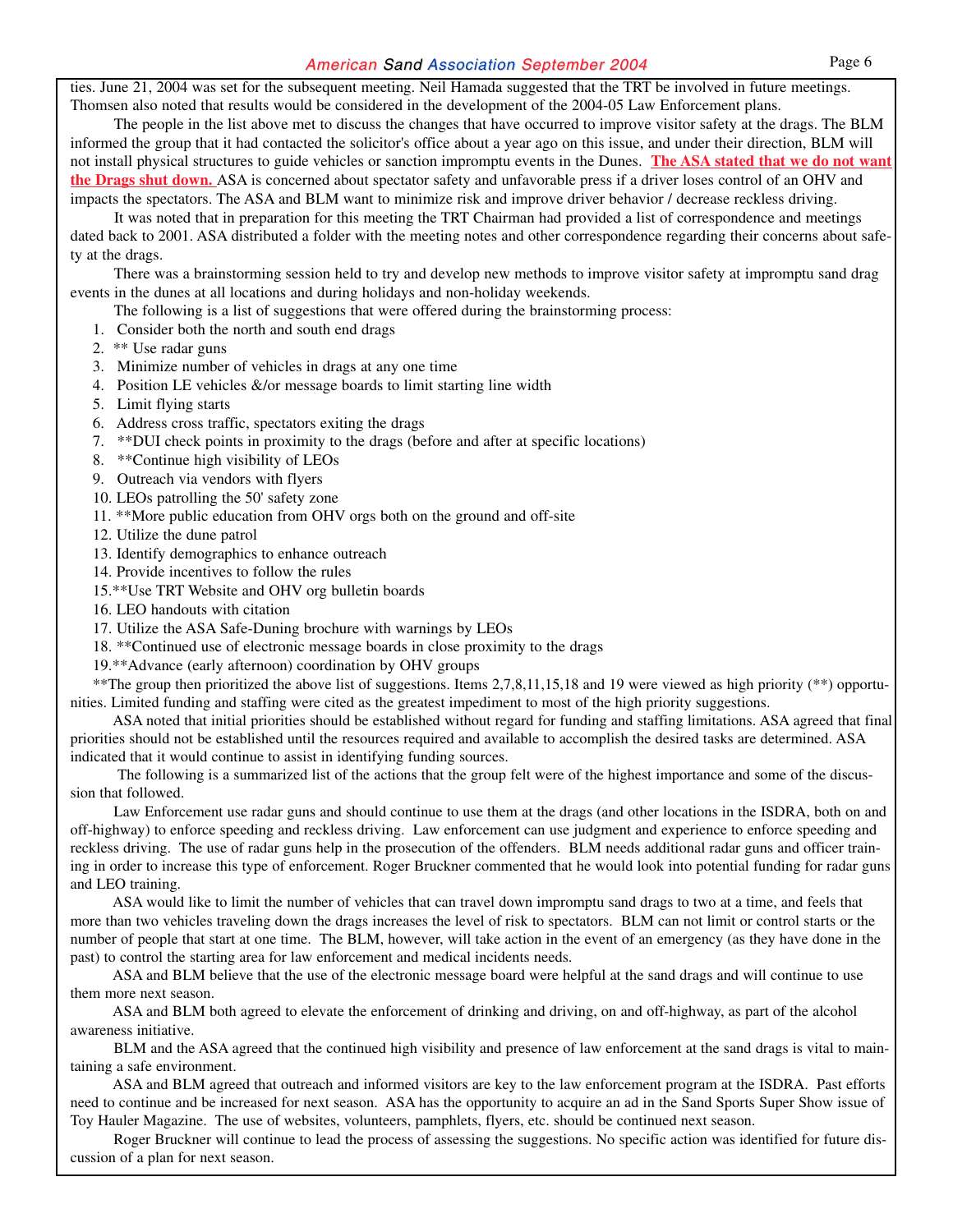# THE NEXT ASA RAFFLE WIN THIS BUGGY



BUGGY AND SELLER S PRIZE BELOW BOTH TO BE GIVEN AW AY AT 2004 SAND SPORTS SUPER SHOW

- P.R.P. Seats

- Crow Belts
- King Shocks
- Parker Pumper
- Turnkey Engine Supply (Shortstar motor supplier)
- Mendeola Transmission
- Wright Gearbox (trans builder)
- Kennedy Engineering
- Xtreme Tire
- Emil Miller Fab.
- Douglas Wheel
- OMF Performance
- Gear One (brakes)
- Kartek
- Precision Powder Coat
- CNC
- Eagle Eye
- Lazer Star Lights - Bonaco
- Odyssey
- C&R Racing
- Smith Designs

#### SELLER'S RAFFLE!



Sell 5 Buggy tickets and get 1 entry into the seller's raffle. Email NOW to consign your tickets: raffles@americansandassociation.org

### WINNER NEED NOT BE PRESENT TO WIN EITHER PRIZE.

Questions? Raffles@americansandassociation.org You can win a custom TNT Golf Cart by selling just 5 tickets to your friends!

All proceeds to benefit ASA General Fund Tickets are \$20 each with no limit and are available online and at select retail locations. OR send check to: ASA Giveaway Buggy Tickets PO box 543 Yarnell AZ 85362 See the ASA website for more details www.ASAsand.com

This is the most important fundraiser of the year. We cannot stress enough how important your participation is. With out the proceeds from fundraising, we cannot continue the fight to keep our Dunes open – we need your help. **We can't do it without you.**

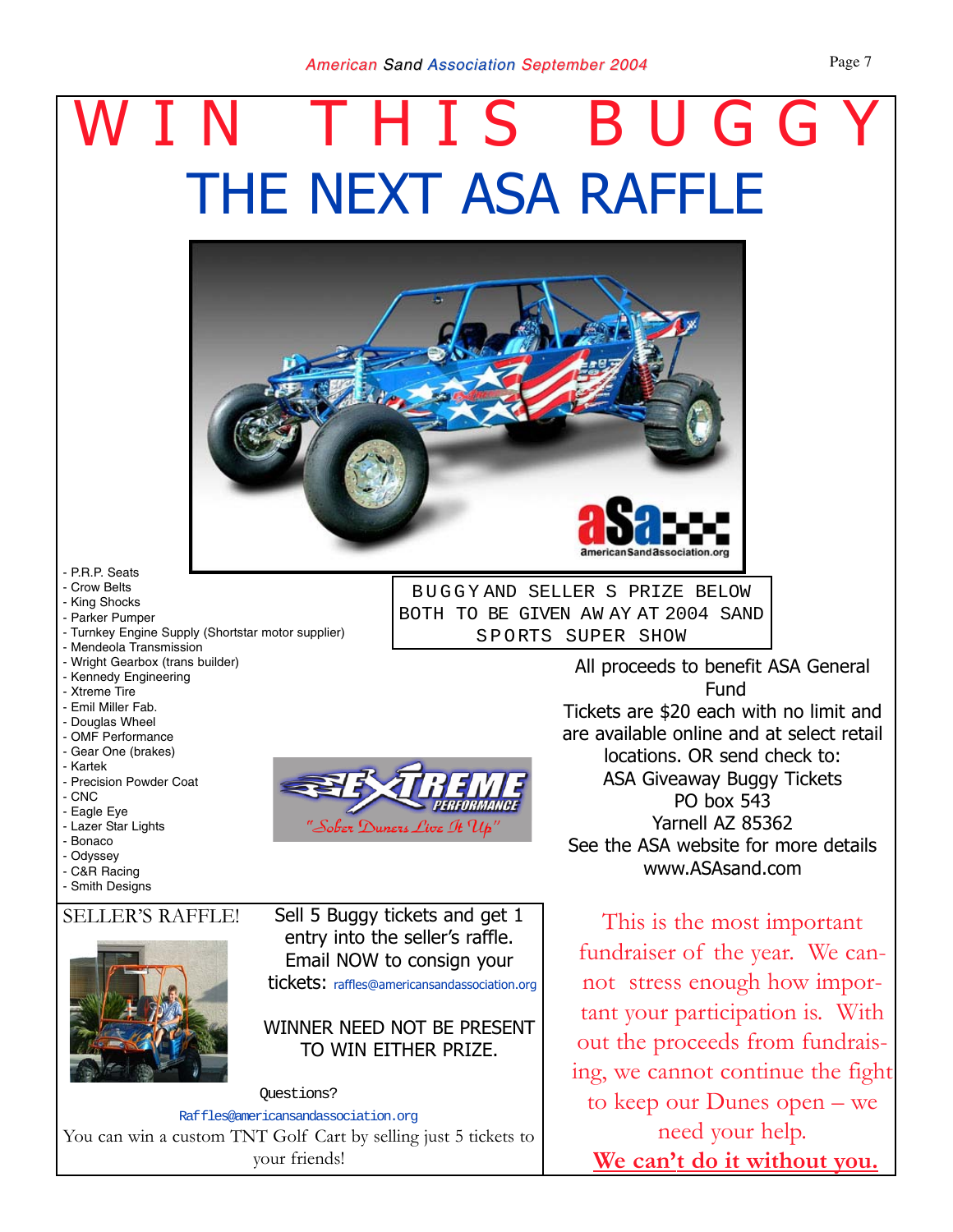### **OFF-ROAD ORGANIZATIONS PRESENT ISSUES TO HOUSE OF REPRESENTATIVES WESTERN CAUCUS**

Courtesy of Roy Denner:

Representatives from ten organizations were invited to a meeting of the U.S. House of Representatives Western Caucus in Washington D.C. to present their concerns regarding management of public lands by federal agencies.

WASHINGTON, D.C. (May 19, 2004) – An historic event took place on Wednesday, May 19th, when representatives from ten organizations in California and Arizona with a direct interest in off-highway vehicle (OHV) recreation presented their concerns to the U.S. House of Representative's Western Caucus. Roy Denner, President and CEO of the Off-Road Business Association, and delegation leader, explained, "We believe it is vitally important that our Congressmen understand that, as OHV recreation is growing dramatically across the U.S., lands available for this form of recreation have been drastically reduced." Congressman Chris Cannon, from Utah, Chair of the Caucus, expressed similar concerns.

Vice Chairman of the American Sand Association, Bob Mason, ran a short video clip that depicted kids, families, and handicapped off-roaders enjoying recreation at the Imperial Sand Dunes Recreation Area (ISDRA) – an area that has been reduced to almost 1/3 of its original size as a result of lawsuits filed by environmental organizations. Wally Leimgruber, Imperial County Supervisor, told the Caucus, "Closures in the ISDRA are having a serious negative impact on the struggling economy of Imperial County. Many of our merchants depend on this world-class recreation area for their survival." "I certainly agree with Wally", said Ken Rosevear, representing the Yuma Chamber of Commerce, "The Gateway Communities Program was developed to bring the communities surrounding the ISDRA together to assure that pubic lands remain open to the public."

Jan McGarvie, Director of Legislation for the San Diego Off-Road Coalition, discussed the misuse of fee demo monies by the BLM: "The original intent of the program was to provide funds to be used for improvements, maintenance and operation of the ISDRA, not for studies that are mandated by the federal government which could ultimately lead to more closures."

Americans for Forest Access representative, Eddie Phillips, displayed maps and photos depicting closures in the San Bernardino National Forest. According to Phillips, "Closures of access roads have made it impossible to maintain forest health and block fire fighting apparatus from getting to fires. This was a major problem in last year's forest fires all over California." He also maintains that actual use of the forest roads is what keeps them clear for travel.

Becky Antle, representing the Arizona State Association of Four Wheel Drive Clubs and John Stewart of the California Association of Four Wheel Drive Clubs told the Caucus that thousands of miles of backcountry dirt roads in the desert and the forests across the western states have been closed to public access. Randy Banis, of the Southern California Land Rover Club added, "A thorough GPS survey of a portion of the California Desert, performed by my club, shows that less than half of the routes we found were included in the BLM's route inventory. We think this is typical of route inventories across the desert. What this means is that routes regularly used by the public that are not in the inventory will be automatically closed."

Following the Western Caucus presentation the OHV group met individually with many Congressmen and staff who are particularly concerned about public access to public lands. Denner commented, "We believe that the recreation community needs to visit our country's leaders in Washington regularly to make sure that they know what's happening on the ground with regard to OHV recreation. We expect lawmakers to be concerned about public access to public lands as well as environmental protection."

### **ASA MEETING WITH CBD - 7/20/04**

Today under the direction of the ASA BOD, Jerry Seaver, Bob Mason, Vince Brunasso, and Grant George met in Ontario with Daniel Patterson of the CBD and George Barnes of the Sierra Club. Karen Schaumbaugh of PEER was scheduled but could not attend.

Dave Hubbard, our attorney, and our partner organizations in our current legal actions, ORBA and SDORC, were consulted before the meeting.

Mr. Patterson contacted us in early June with the following email:

"Grant-Any interest in trying to work together for long-term balanced dunes management? ASA and the Center could possibly work out an agreement and put the conflict to rest."

The proposal made by the CBD today was:

- 1) AMA-sized central closure to be 100% closed to all motorized travel.
- 2) The northern closure extended all the way to Mammoth Wash. In other words, full closure north of Hwy 78.
- 3) The 160-acre closure south of I-8 would also become permanent with no vehicles allowed.
- 4) The 2000-acre closure just outside of Gecko would be eliminated.
- 5) The small closure south of Patton Valley would be eliminated.

If we agreed to the above, they would swing the OHMVR in favor of funding the ISDRA at previous levels and end all litigation regarding the ISDRA thus saving both sides the expense of continuing the fight.

Parties to the agreement would be PEER, CNPS, Sierra Club, and CBD with a clause that states if any other party took any action contrary to the agreement, they would intervene on our behalf in any ensuing lawsuit.

Agreement reached - none.

Next scheduled meeting ???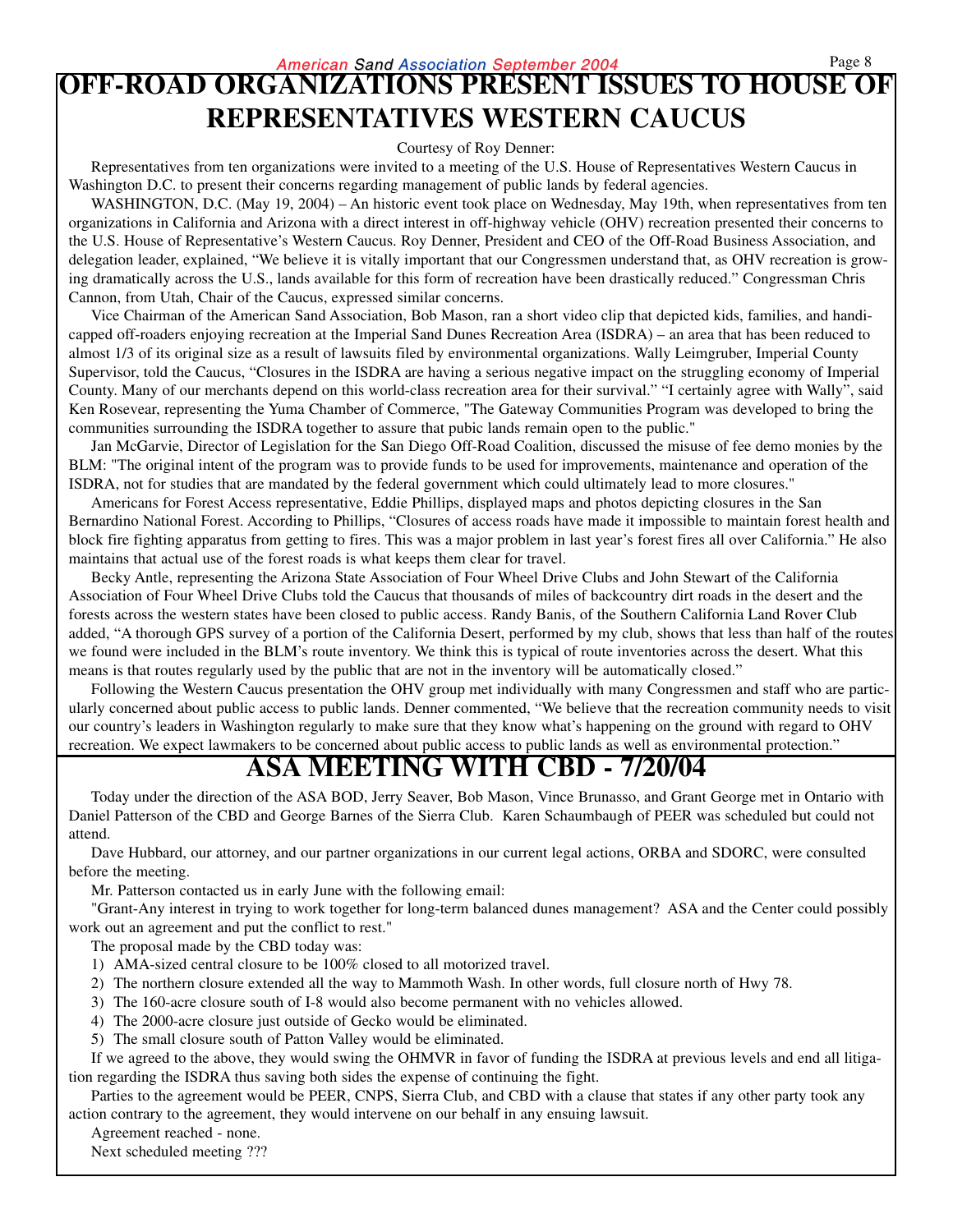### **ESA Rally Huge Success**

In the last issue of ASA newsletter, we informed you of our rally to protest the disfunction of the Endangered Species Act (ESA). By all accounts and measures, this was an outstanding success. There were 3 TV stations present, a reporter from the North County Times, about 25-30 Law Enforcement Officers, 100+ vehicles (many sand oriented), and roughly 200+ ASA members. ASA, ORBA and SDORC, the three major OHV organizations that are deeply involved in the fight to reopen the ISDRA, were well represented. Grant George, ASA President and



*Brian Henry taking command*

owner of Funco was there as usual. The trailer for the dignataries to speak from, provided by JB Offroad in Oceanside, the West Coast distributor for Sand Limo worked out

beyond expectations. B & R Buggies had a big turnout. John's Auto from Whittier was there and contributed. ASA co-founder Vince Brunasso, Richard Holliday, Shawn Kelly, Sisters Jan and Julie of B & R, Jan McGarvie from SDORC were all

there working the event. Brian Henry did a fantastic job of microphone work, providing equipment, directing chores, and camera duty. The ASA

trailer was staffed by two great young ladies handling the fundraising duties. The police presence was phenomenal: they were supportive and as invisible as possible. Dependable Steve and Cathi Brooks were there even though Steve is recuperating from emergency surgery. ASA board member Ron



Scott from Lazer Star was able to attend. Ron provided the space to make all the posters on 3 different nights. The speakers, listed

below, were all outstanding. It was a good day. Jim Colln, the event organizer, has much of which to be proud. Anti-access groups down-played the event as a temper tantrum.

Dignitaries that spoke at the "temper tantrum":

Mr. Barry Jantz, Chief of Staff to Assemblymember Jay La Suer as our MC Senator Bill Morrow (R-Oceanside) Senator Hollingsworth (R-Murrieta)

Supervisor Bill Horn (SD North County)

Senator Hollingworth Speaks his mind atop the Sand Limo rig Roy Denner, President Off Road Business Association (ORBA) Don Fife, an Environmental and Economic Geologist Rick Royse an ISA Certified Arborist. Sanford Cohen, President, Prescott Open Trails Association (POTA)

### **Special Thanks to:**



1034 LAWSON ST. / CITY OF INDUSTRY, CA 91748/ PHONE (626) 912-6008

For all their support in producing this newsletter and other ASA publications that help us achieve our goal of OPEN DUNE ACCESS.

# KEEPING THE SAND DRAGS SAFE MEANS *KEEPING* THE SAND DRAGS



*Grant George on camera*

*ASA Members make a statement*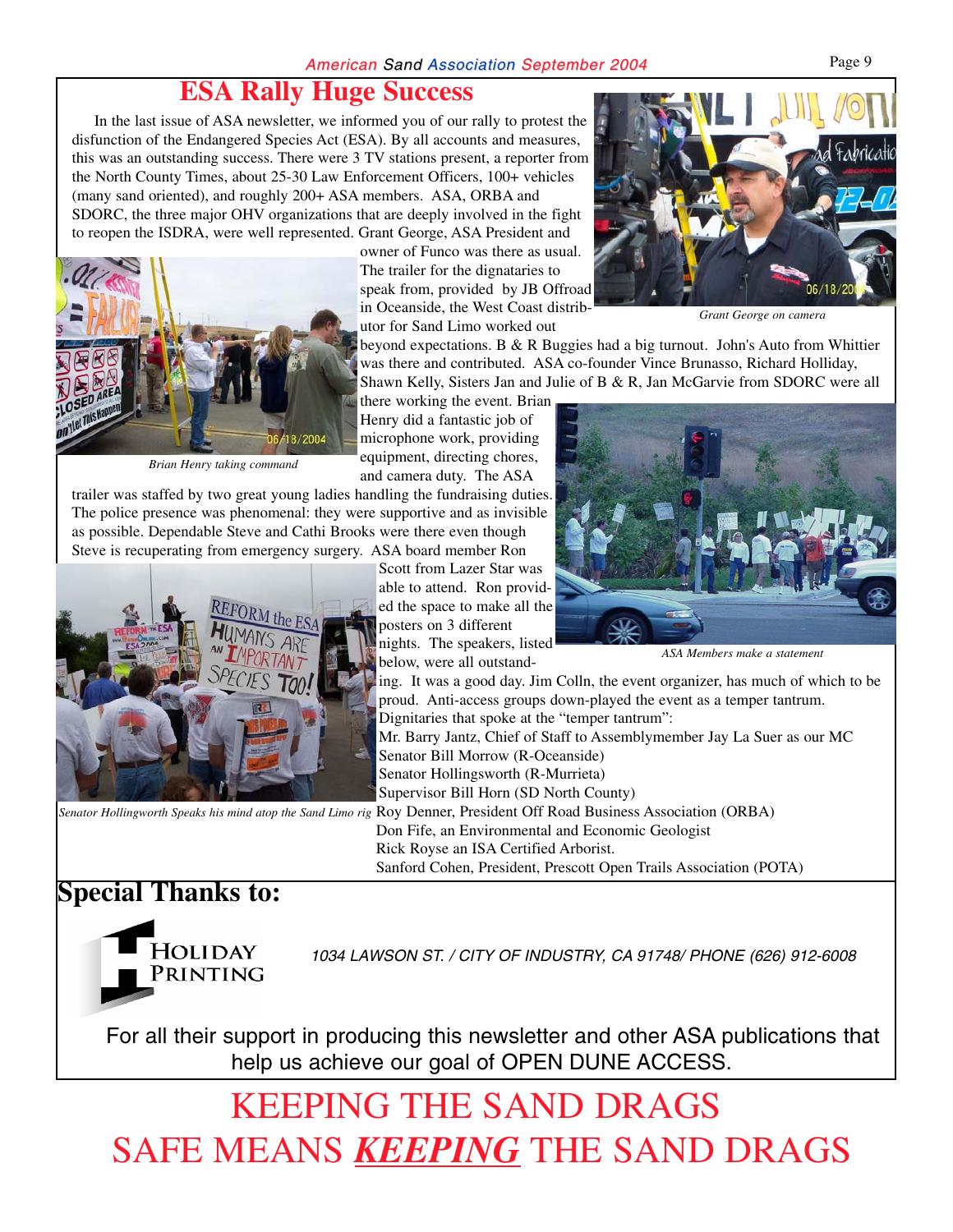### **BLM ALCOHOL INITIATIVE**

As recreational use of public lands increases, the incidence of alcohol related vehicle accidents and fatalities on public lands is also on the rise. During the 2004 season at the Imperial Sand Dunes Recreation Area in Southern California, law enforcement handled 443 motor vehicle alcohol related offenses.

BLM Law Enforcement's Alcohol Initiative is a cooperative effort with municipal, county and state law enforcement authorities to ensure that recreation on public lands remains safe, particularly in areas developed for motor vehicle recreation.

While it is legal to operate a variety of motor vehicles on many BLM-managed public lands, it is illegal to do so under the influence of alcohol. "Our concern is public safety, which is why we have a zero tolerance policy for motor vehicle alcohol related offenses, emphasizes William Woody, BLM Law Enforcement Director.

The same qualities that make public lands attractive for recreation -- their locations off the beaten path -- also heighten the need for preventive safety measures. Remoteness from public services, like emergency medical response, increases the chance that a vehicle accident may be fatal.

Operating a motorized vehicle while under the influence of alcohol jeopardizes everyone's ability to enjoy the public lands safely.

### **Messages From the ASA Membership Director**

Get your friends to join the ASA and help get out the latest dunes information.

As an ASA member you are receiving this newsletter that helps you stay informed about the status of the activities at the ISDRA and what your organization is doing to keep the dunes available for your recreation.

But you probably have many friends that don't get this information and don't know the issues that are affecting the dunes. You can help them out by passing this newsletter along to them and encouraging them to sign up as ASA members. They can sign up for the general (free) membership or can make a donation and become a supporting member.

A supporting member receives a Supporting Member license plate frame, an ASA supporting member sticker, and a membership card that allows them to receive discounts from our many premium business sponsors.

Since the ASA is an all-volunteer organization, you and your friends are encouraged to help in any capacity that you feel comfortable. We always need help at shows to man our booths and tell people about the ASA as well as many other behind-the-scenes opportunities to help support the ASA. As a member of the ASA you know what we are doing to preserve your right to ride at the ISDRA, but do your friends know how much effort is required to keep the dunes open? Let them know that you support the ASA and wish that they would, too.

### MEMBERSHIP INFORMATION

We would like all ASA members that have access to the Internet, to review their personal ASA information profile. This should be done whenever a change to your email, telephone number, or address has occurred.

By keeping your information up-to-date you will always be assured of receiving the latest ASA information in a timely manner and you will help reduce our cost of postage for returned mail. You can log on to the ASA web site at www.ASAsand.org and review your personal information. You will need your ASA username and password to access your information. This username and password is only for the ASA web site and is different than the username and password for the ASA forums. If you have forgotten or do not know your username and/or password you can request that information from this location: http://www.americansandassociation.org/mymembership/forgotpassword.html

Beginning in July, certain phone exchanges in the 909 areas are changing to 951. You can go to this web site (http://areacode.ce-service.biz/ac951.htm) to see if your exchange is affected. If your area code is changing please update your ASA profile to the new area code. Volunteers do all maintenance of the ASA database. Updating your area code cuts down on the number that need changing manually.

Keeping your ASA contact information up to date ensures that you receive all the latest information and updates about the status of the ISDRA and the ongoing litigation pursued by your organization. If any of your friends are members and are not receiving the ASA information please give them this newsletter so they can know how to update their ASA contact information. Changes to member's profiles can also be sent to the ASA US Mail address listed on the front page of this newsletter. A volunteer will make the corrections to the member's profile.

If you have requested to receive ASA updates by email and you are not currently receiving any of our information via email please check that you are in our email notification list. You can access this notification list at this Internet address:

http://www.americansandassociation.org/lists/index.php

Thanks for your support

Dick Holliday, ASA Membership Director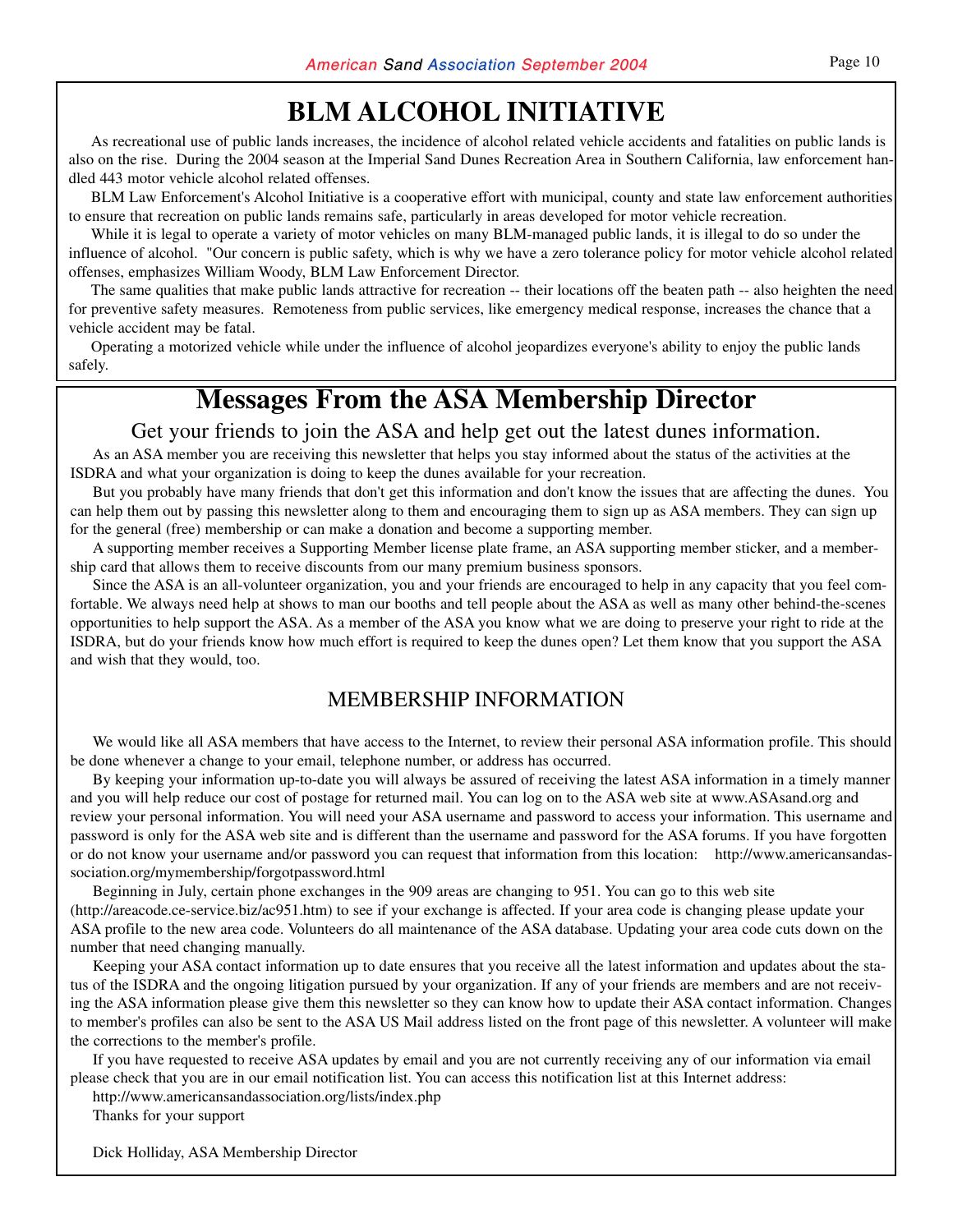



As pioneers in this industry, Weekend Warrior has set the standard for combining utility, quality, comfort, and style. Our commitment is to provide functional floor plans to hold heavy amounts of cargo and a balanced towing platform. We always use the highest of quality components and materials, to insure reliability and comfort for our customers. We work with our customers to build units that will fit their needs of cargo space, and have the perfect amount of luxury interior amenities you expect from a high line recreational trailer.

The ASA would like to thank Weekend Warrior for their substantial contributions that help fund activities that enable us to oppose anti-access actions and litigation. These actions, if left unopposed, would likely insure the temporary ISDRA closures would become permanent and present the possibility of further closures and restrictions.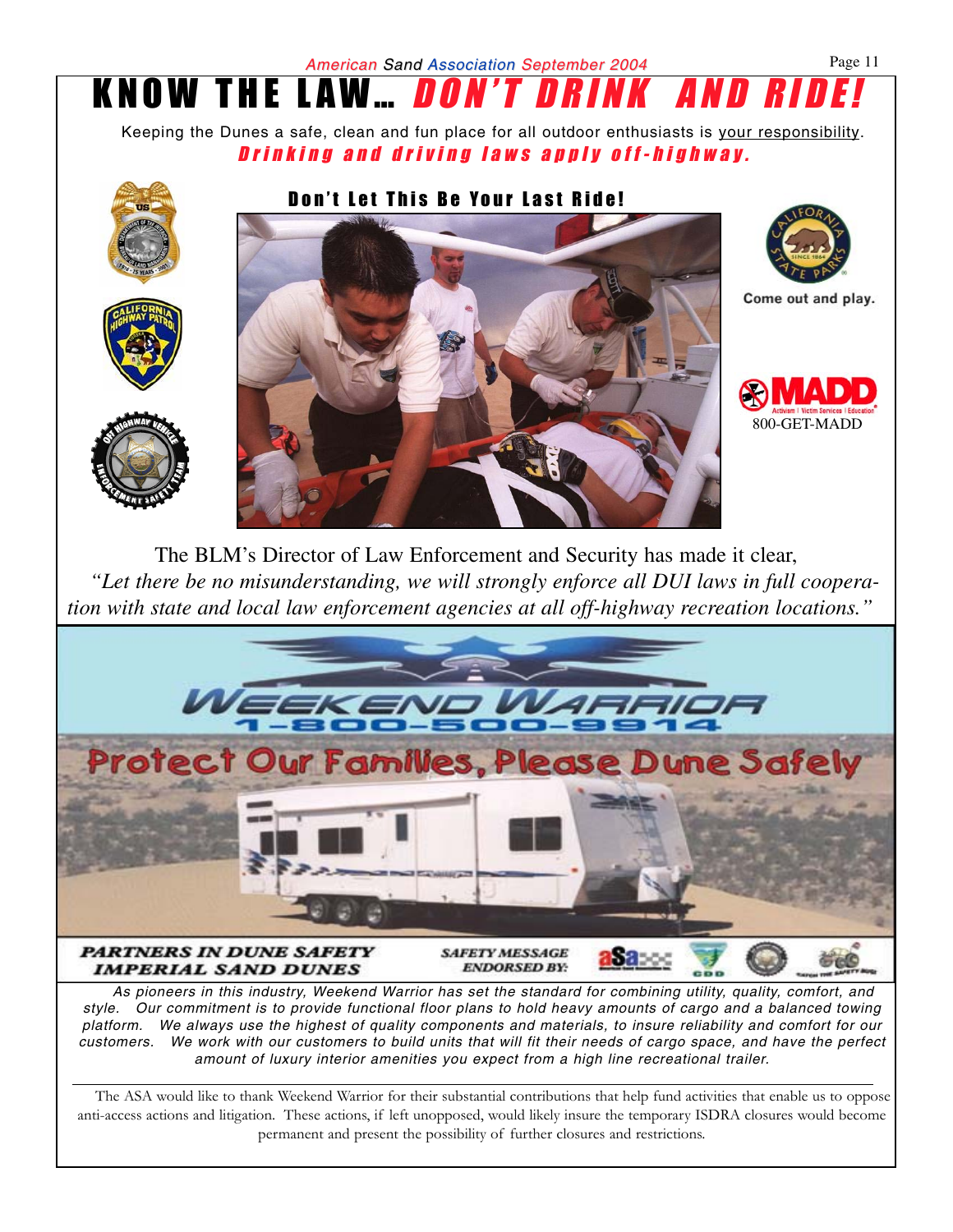### **CBD AT IT AGAIN: BY A FACTOR OF 16**

Here we go again folks. This time, fortunately, there is an ASA ready to defend against this. Below is a press release from the CBD: never at rest and promised on more than one occasion to never go away. In it is a listing petition for just about every species they can think of at the ISDRA. If 100% successful, we would have 16 new "endangered" species to deal with at the ISDRA.

Are we going to fight this? Of course we are, but not without your financial support. We really don't like to ask for money in every issue of our newsletter, but that's what it is going to take to win and this would be a good time for you to use the envelope in the center of this publication. Judging from their request for a meeting, we appear to be winning. **If everyone that reads this would send in just \$50, we would raise over a half million dollars - probably more money than the anti-access groups are willing to spend on a loosing battle.**

There is a small amount of good news here. According to Jane Hendron, spokeswoman for the U.S. Fish and Wildlife Service (FWS) in Carlsbad, Calif., a petition must go through several steps before any action could occur that puts any species on the threatened or endangered lists.

The first step is a 90-day study to see if the petition contains enough information that would warrant further action in the listing process. If it passes this step, the petition must go through a 12-month status review where the service would come up with a set of conclusions as to whether the petition has merit.

In the final step, the FWS must decide if the species warrants making either list or not. Then, if it does make it to one of the lists, FWS must decide if there are other cases of higher priority to consider before listing the species in the petition.

The reality is that FWS probably won't get around to making the "90-day" preliminary findings for at least a year, with final rules long after that (if at all). CBD might have to sue FWS to get that far.

This petition speaks to the latest rumor that the Recreation Area Management Plan  $(RAMP)$  Biological Opinion is out to key

people in the BLM and has the Adaptive Management Area<sup>2</sup> (AMA) in it. Since The RAMP serves as the de-facto recovery plan for PMV, the PMV fight has lost its usefulness.

Anti-access advocates need new ammo, and this is definitely a shotgun approach. **IF** they manage to get a new listing out of this, it will probably be after years of the RAMP in place with a successful AMA and studies showing that the species are not in need of listing after all.

And rest assured, FWS knows that ASA will be making sure they use sound science or risk further suits.

Now I realize that the last 7 paragraphs may have just put your mind at ease over this. That was not my intention: I just want you to have all the facts. Here are 2 more: **NOTHING IS CERTAIN AND THINGS IN THIS GAME CAN GO SOUTH AT THE DROP OF A HAT. Therefore, we need a war chest in place to act quickly IF that time comes. That is why it is important to contribute TODAY - use that envelope. Whether it is for this or another action, we need to be prepared. USE THAT ENVELOPE!**

###

CENTER FOR BIOLOGICAL DIVERSITY -- Tucson PUBLIC EMPLOYEES FOR ENVIRONMENTAL RESPONSIBILITY -- Washington DC SIERRA CLUB -- San Francisco

NEWS RELEASE: for immediate release Monday, July 19, 2004

Conservationists move to protect 16 Algodones Dunes endemic species from Bush off-road plan BLM's plan to open 86% to off-roading puts rare desert wildlife at risk of extinction.

Contact: Daniel R. Patterson, Desert Ecologist 520.623.5252 x306

CARLSBAD CA -- In a move to protect unique Sonoran Desert wildlife threatened by off-road vehicles (ORVs), the Center for Biological Diversity, Public Employees for Environmental Responsibility, and Sierra Club today filed a petition with the U.S. Fish & Wildlife Service to list 16 Algodones Dunes endemic species as threatened or endangered species under the U.S. Endangered Species Act: two sand wasps (Microbembex elegans Griswold and Stictiella villegasi Bohart); two bees (Perdita algodones Timberlake and P. glamis Timberlake); one vespid (Euparagia n. sp.); two velvet ants (Dasymutilla nocturna Mickel and Dasymutilla imperialis); three jewel beetles (Algodones sand jewel beetle, Lepismadora algodones Velten, Algodones white wax jewel beetle, Prasinalia imperialis (Barr), and Algodones Croton jewel beetle, Agrilus harenus Nelson); two scarab beetles (Hardy's dune beetle, Anomala hardyorum Potts and Cyclocephala wandae); and four subspecies of Roth's dune weevil (Trigonoscuta rothi rothi, T. r. algodones, T. r. imperialis, and T. r. punctata). Conservationists also want critical habitat designated for the species concurrent with listing, as required by law.

The most significant impact on the Algodones Dunes is intensive off-road driving -- the dunes are hammered by upwards of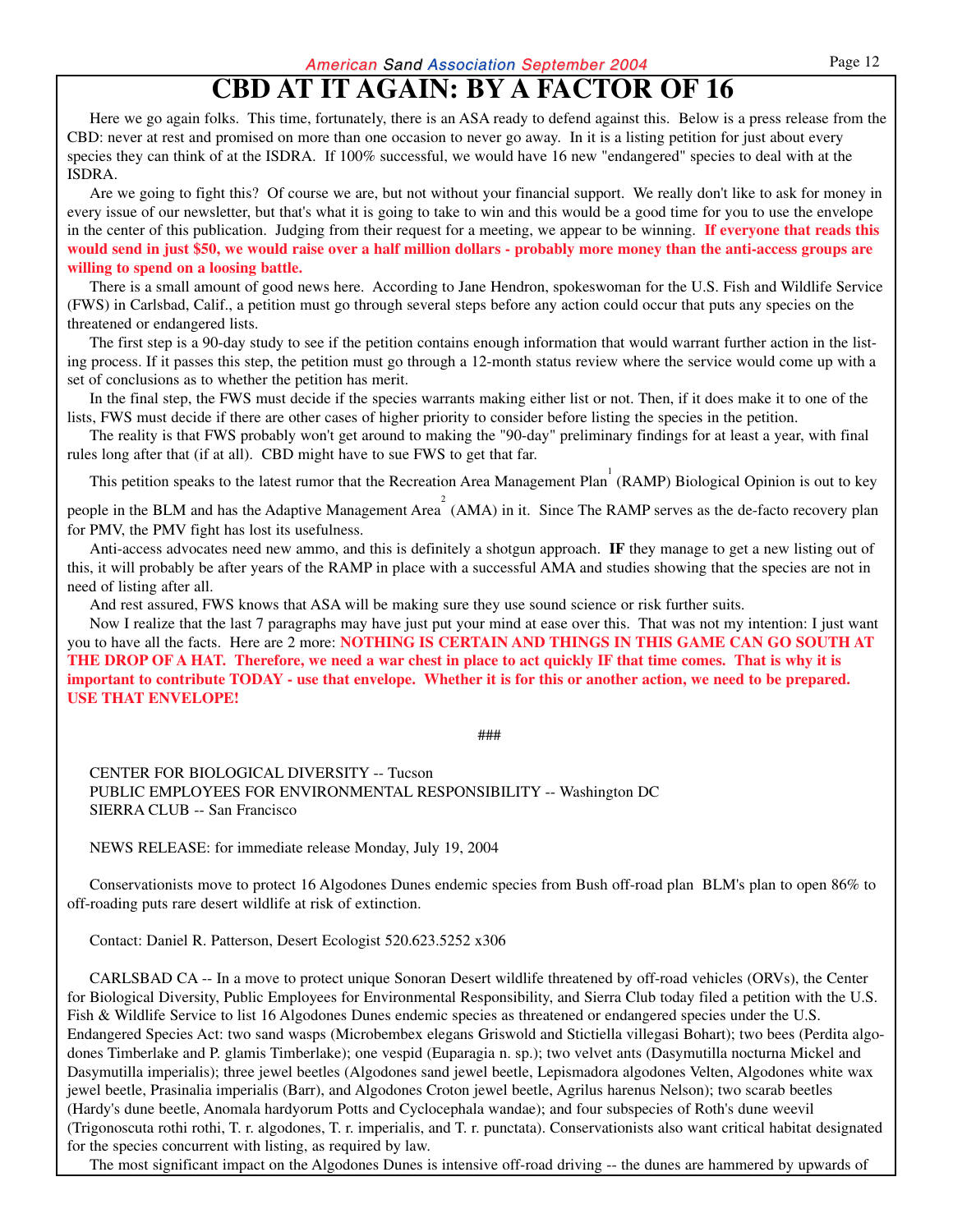240,000 ORV users on a single busy weekend. ORVs at the Algodones Dunes include sand rails, motorcycles, trucks, and ATVs whose tires cut deeply into the sand even when accelerating on level ground (Stebbins 1995).

"We have to move for protection of these endemic species because the Bush administration's plan to sacrifice the Algodones Dunes to the off-road industry could cause their extinction," said Daniel R. Patterson, Desert Ecologist with the Center. "BLM hasn't even considered these unique and interesting desert animals, which clearly need Endangered Species Act protection now."

The dunes are currently managed under a 2000 agreement between the U.S. Bureau of Land Management (BLM), off-roaders, and conservationists that keeps over 106 sq. miles open to ORVs, while the other roughly half of the dunes are protected for wildlife, and scenic non-motorized recreation. But the Bush BLM wants to scrap this balanced multiple-use management and open all available dunes habitat to intensive, destructive off-roading.

The preferred alternative in the Bush BLM's Environmental Impact Statement (EIS) for the proposed Recreation Area Management Plan for the Algodones Dunes (BLM RAMP 2002) would permit ORVs in an astounding 198,220 acres and protect only 25,800 acres which are already designated wilderness by act of Congress. The EIS listed only five insect species as "known to occur or having the potential to occur" at the Algodones Dunes, and only three of the species are endemics or

near-endemics (Andrew's dune scarab beetle, Carlson's dune beetle, and Hardy's dune beetle). Therefore, the BLM ignored the nearly two-dozen other endemic insects at the Algodones Dunes for which information has long been available in

the scientific literature. Conservationists were able to locate information on these endemics readily in published journals, reports to the agency, and via personal communication with entomologists familiar with the area. It is therefore disturbing why the BLM made no acknowledgement of these species in its management plan.

Dunes are hotspots of biological diversity in desert regions, likely because they are more mesic than other desert habitats due to their ability to store

water. The Algodones Dunes are no exception, harboring dozens of rare endemic insects and plants within its habitat island. Insect species endemic to the

Algodones Dunes are adapted to the hot, arid environment and often exhibit habitat specialization, such as dependence upon a particular host plant. Narrow endemic species and habitat specialists are considered more prone to extinction than widespread habitat generalists (Rabinowitz 1981, Sarre et al. 1995, Fischer and Stocklin 1997, Henein et al.1998).

During daylight and early evening, perhaps 80% of desert fauna are buried underground, and are subsequently crushed and maimed by ORV tires (Stebbins 1995). For example, surveys comparing areas used by ORVs with unused areas at the Algodones Dunes indicate that ORVs cause drastic reductions in the abundance of several beetle species (Luckenbach and Bury 1983). These ORVs also result in reduced plant cover, further threatening the survival of the rare endemic species of the Algodones Dunes that depend on these plants for food and breeding sites. Studies at the dunes have indicated that even moderate ORV use results in significant reductions of plant cover (Luckenbach and Bury 1983, Hess in prep.).

BLM has continued to push its abysmal management plan despite demonstrated adverse impacts of ORVs on the species that inhabit the Algodones Dunes. Therefore, vulnerability from anthropogenic (historic, ongoing, and imminent human-caused habitat destruction) and environmental (restricted range, habitat specialist) pressures, as well as a complete failure of the existing regulatory mechanisms to protect this fragile dune habitat and the species it supports from excessive ORV use, puts the rare endemic insects at the Algodones Dunes at risk of extinction.

The BLM plan to remove the protected areas would be devastating to dozens of imperiled species -- including the Peirson's milkvetch, desert tortoise, flat-tailed horned lizard, and Andrew's dunes scarab beetle -- worsen air pollution, and run off hikers, birdwatchers, photographers, Native Americans and others. In addition to allowing intense environmental harm, opening conservation areas to off-road vehicles will displace non-motorized visitors, costing nearby communities in the Imperial Valley and Yuma at least \$3.3 million annually in sustainable recreation related spending.

The U.S. Fish and Wildlife Service recently rejected a petition by the off-road industry to remove Endangered Species Act protection for the Peirson's milkvetch, finding that the rare flowering plant is harmed by ORV's and in need of continued legal protection.

\*\*\* CENTER / PEER / SIERRA CLUB \*\*\*

###

<sup>1</sup>The preferred alternative of the RAMP calls for all temporary closures to be reinstated. A new area, smaller than the main central closure but with similar boundaries, would be created. Anti-access groups do not want to see the temporary closures reopened and want to see them closed to motorized access permanently.

 $2$  The AMA would be smaller than the main central closure, but not by much. The boundaries would be similar in shape. It would allow motorized access by permit only. 75 permits would be issued weekly and each permit would allow 7 vehicles for a total of 525 vehicles in the area on a weekly basis. The number of vehicles in the AMA and reopened areas that exceed antiaccess desires is "one".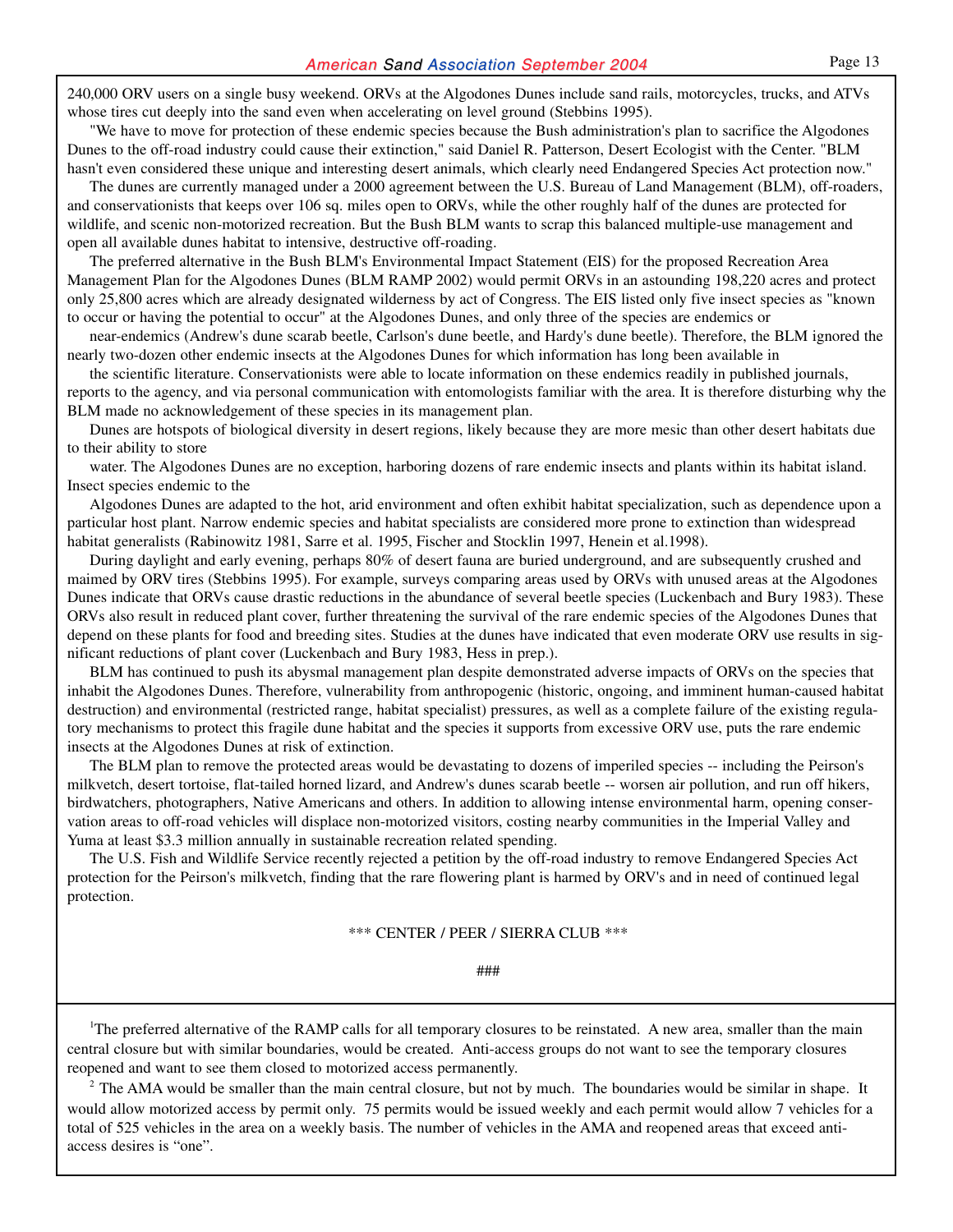### **California Off-Road Recreation Groups Retain Lobbyist in Washington, DC**

Five Major Off-Highway Vehicle Recreation Groups In California Combine Resources

#### ATV News

Wednesday June 30, 2004

WASHINGTON, D.C. — The American Sand Association (ASA), the California Association of Four-Wheel Drive Clubs (CA4WD), the California Off-Road Vehicle Association (CORVA), the Off-Road Business Association (ORBA) and the San Diego Off-Road Coalition (SDORC) have jointly retained the firm of Sonnenschein Nath & Rosenthal LLP, in Washington, D.C. to help promote off-road recreation issues in Congress and with the Executive Branch of the Federal Government.

Paul Kavinoky, managing director for the Sonnenschein Group, will be the account manager for the off-highway vehicle (OHV) recreation groups. Sonnenschein will provide counsel in the areas of federal government relations and public policy management as it relates to access to public lands and off-road recreation issues.

The leaders of the off-road recreation groups involved decided at a recent summit meeting that lobbyist representation on Capitol Hill, for issues regarding public use of public lands in California, is a basic necessity. Lobbyist support is needed to educate national legislators and key members of the Departments of Agriculture and Interior about the popularity and importance of off-highway vehicle recreation in this country. OHV lobbyists have already helped create opportunities for off-road recreation leaders from California to testify at Congressional Resources Committee Hearings. In addition, lobbyist support was instrumental in convincing the House Western Caucus to invite California off-road leaders to make presentation at a recent Caucus luncheon meeting in DC.

According to Pete Conaty, a long-time political consultant and lobbyist for many California OHV groups, "The Sonnenschein firm is well qualified to represent the OHV community's interests in Washington DC. Paul Kavinoky, who has significant land-use experience as a previous member of Congressman Richard Pombo's staff, will need a minimum of education regarding OHV land use issues in California. I look forward to working with Paul and his firm to continue to develop a strong position in Washington for the California OHV community."

### **Father Dies in Coachella Canal**

### By DARREN SIMON

GLAMIS — A 40-year-old Costa Mesa man drowned in the Coachella Canal near here after he and his two sons entered the canal Sunday to cool off on a warm desert holiday weekend. The man's identity was unavailable Monday.

Sheriff's Sgt. Mark McNay, head of the county's off-highway vehicle enforcement safety team, said the man and his sons, ages 9 and 11, were in the Imperial Sand Dunes Recreation Area for the weekend. About 1 p.m. the man and his sons entered the Coachella Canal about a mile south of Highway 78.

McNay said the man was holding his sons as they swam in the canal's waters and then the man got his sons over to a side of a canal where there is a ladder designed for animals that may fall into the canal. The boys started to climb up the ladder and when they looked back their father had disappeared, McNay said.

The boys found the nearest person they could in the dunes and that person called the Sheriff's Office.

Rescue crews arrived and immediately began a search, which involved the use of the sheriff's dive team and the volunteer aero squadron. McNay said three hours later the father's body was found three miles away.

McNay said it was a tragic ending that never should have occurred and Monday he voiced the need to get out the word again that local canals are no place for recreational swimming.

He said the Sheriff's Office has stepped up efforts to give citations to those caught swimming in the Coachella Canal in the dunes area. He said too often sheriff's deputies come across people in the canal who say they are strong swimmers and who think they are not in danger. McNay said people do not realize how swift the current is or what other dangers are underneath the water, such as re-bar. McNay said the Sheriff's Office has come under criticism from off-roaders on a popular off-roading Web site for the swimming citations, but he said deputies will continue to cite those caught in the canal.

He said Sunday's tragedy is a clear indication the effort must continue even if the Sheriff's Office is going to face criticism.

"We are making a statement that we are serious about this," McNay said, adding: "We are making a huge effort to educate the public."

McNay added there are signs clearly posted that the Coachella Canal is private property. He said people need to heed those warning signs.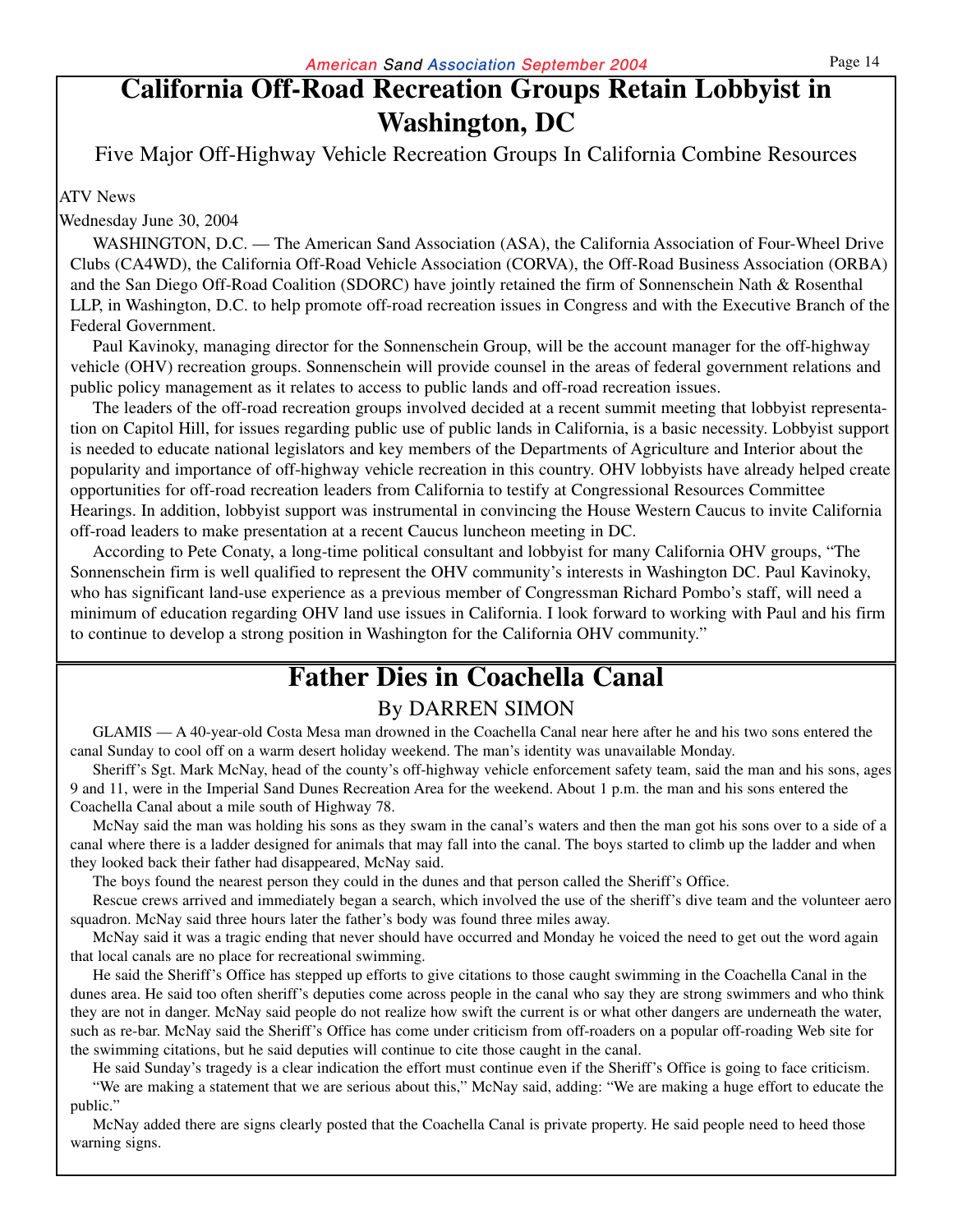#### ASA Behind the Scenes

Many activities within the ASA go on behind the scenes. Here is a prime example of just one of them. As you may be aware, the BLM El Centro Field Office is in need of an office manager. This office manager is the one that makes many,

if not most, of the decisions on how the ISDRA is operated. There are many reasons for sending the letter below. Not to miss our chance to give our input on what type of person should run the El Centro Field Office, the ASA sent this letter.

7/15/2004

Mike Pool State Director California BLM 2800 Cottage Way Sacramento CA 95825

#### Dear Mike,

The American Sand Association (ASA) appreciates the daunting task ahead of you in selecting the optimum individual to become the new Field Manager at the El Centro Field Office. Without being presumptive, the ASA would like to offer suggestions that may help you focus upon the strengths we believe are required of the manager that will operate the largest World Class Off Road Opportunity in the United States.

The El Centro field office has done an outstanding job of managing the great challenges presented by the Imperial Sand Dunes Recreation Area (ISDRA). A great sense of pride for this feat should be acknowledged and filtered down through the ranks. "Discover U.S., Great Escapes, a Dozen Trips, America's Public Lands", a BLM publication, states that the ISDRA is "one of the premier OHV playgrounds in the United States". As with any World Class site, such as Yosemite or Yellowstone, the new manager and staff should share in this pride.

Interior Secretary Gale Norton's philosophy of the Four C's: "Consultation, Communication, and Cooperation, all in the service of Conservation" should be recognized and embraced. From the White House website: "To implement the Four C's approach, Norton has reached out to states, tribes, local communities, businesses, conservation organizations, and private citizens in a variety of ways…" Emphasis on Partnership Building as a priority duty for his or her subordinates, consideration of Partner Building in performance reviews, evaluating the economic value of partnership opportunities as a routine activity in the Field Office business plan decision making process, and acknowledging and rewarding subordinates for Partnership Building success all come under the Four C approach. A good record of accomplishments in this area will be of great benefit to the BLM, the new Field Manager and his or her staff, and the end users at the ISDRA.

The El Centro Field Office is making great strides in community involvement in the Imperial Valley and Yuma areas. The Four C's are starting to take hold. We would like to see the momentum continue with the Gateway Community partnerships now forming. Consider membership and active participation in local service clubs and the Joint Chambers of Commerce in the Imperial Valley. The ISDRA Technical Review Team (TRT) has been an excellent springboard for user input: a concept we hope the new manager will welcome.

At a recent meeting with you at the Brawley Chambers of Commerce, Roy Denner complimented Greg Thomsen for the recent improvement in Fee Demo information provided to the ISDRA TRT. Greg commented that it has taken years for his staff to realize the ISDRA needs to be operated much like a business.

Secretary Norton understands this as well. In her Q&A section on the White House website, Ms. Norton states, "Traditionally, few parks had focused on enhancing financial or business management expertise. Because our 388 park units manage over 84 million acres, nearly 30,000 buildings, and other infrastructure, they require sophisticated business management…"

The ASA cannot stress enough the value of and the need for "sophisticated business management" at the ISDRA. Along with superior business management skills comes the ability to think outside the box. New problems require new solutions. A "can do" attitude is necessary. This includes using outside resources. For example, some user inputs may not be the usual BLM way of doing business. A creative thinker will seek out new ways to solve new problems while encouraging his or her subordinates to do the same.

We recognize that staff turnover is a fact within the BLM and is especially prevalent within the El Centro Field Office. We feel it is imperative that new managers bring the ability to foster an environment of cooperation, communication, and common goals amongst all divisions, departments, and staff that can transcend personal migrations. Accountability for the best use of available appropriations, personnel, and infrastructure is essential. To accomplish that, the new manager must integrate Law Enforcement, Recreation, and Resources within the field office.

The ISDRA is a true challenge of management. To a great degree, it is management of people. A manager who understands and cultivates this will achieve the goals of the 4 C's more effectively than one who wishes to manage only land. ASA believes that maximum recreation value, resource protection, and economic benefit are all held in the unsigned Final Recreation Area Management Plan. The El Centro Field Office needs a person who holds these views and values and who has the ability to implement and defend them.

It is our sincerest hope these suggestions are accepted in the spirit intended but more importantly, that they aid and assist your decision makers in determining which person attains the honor of El Centro BLM Field Manager.

Sincerely, Grant George ASA President

 $CC$ Kathleen Clarke Linda Hansen Jerry Seaver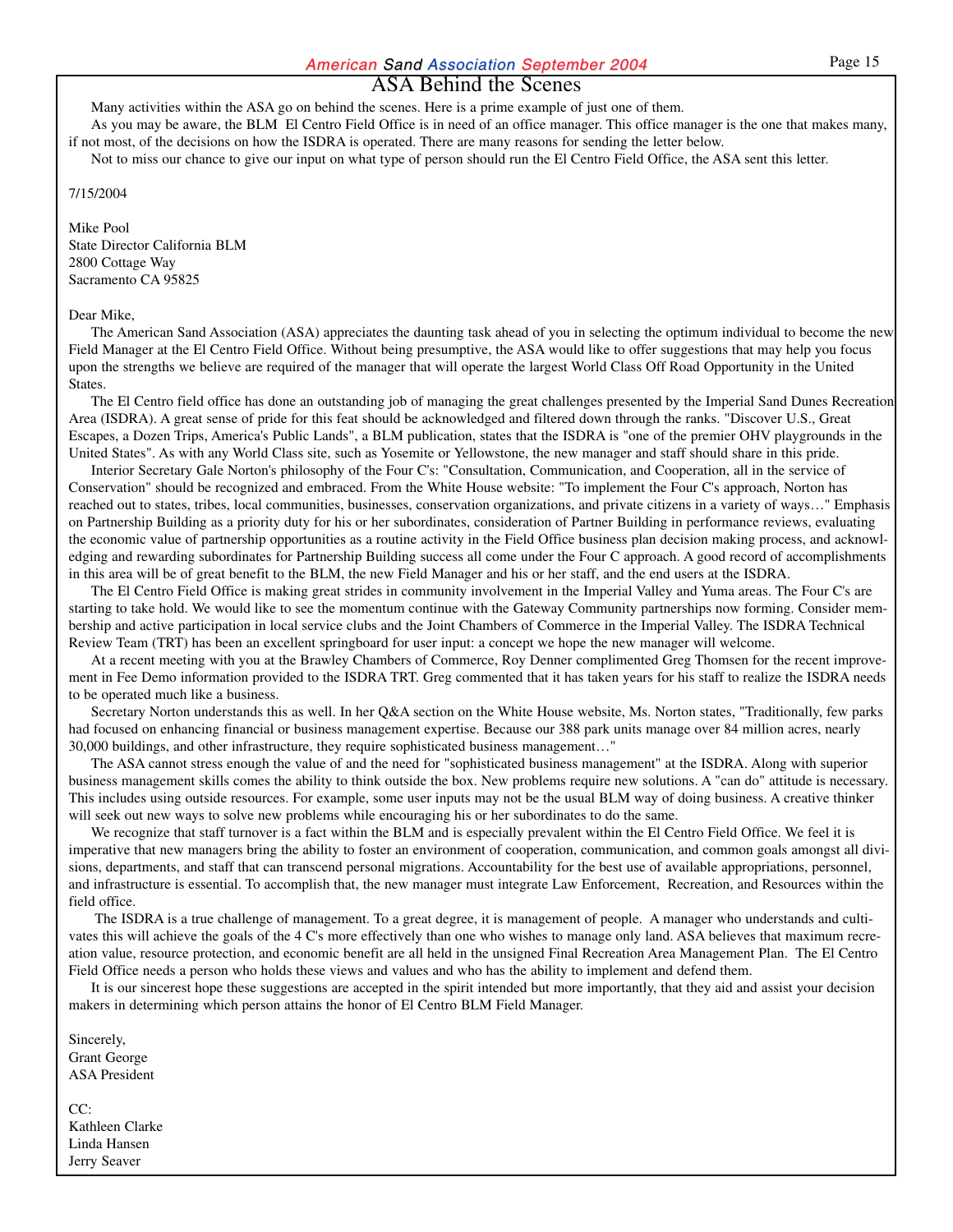# **SPECIAL SAND SPORTS SUPER SHOW GUEST OF HONOR KATHLEEN CLARKE DIRECTOR OF THE BLM**

**To kick off this year's show, Ms. Clarke will be touring the show, meeting with various organizations, and presenting awards on On Friday the 19th.**

### PARTNERS IN PROGRESS - PROTECTING YOUR RIGHT TO RIDE

Working together, we are making a difference. The ASA has been instrumental in bringing together the ISDRA Gateway Communities'1 leaders, agency managers, and businesses. This season the results of this Partnership Building effort will be more evident than ever before. The ASA Partners in Dune Safety Program places significant emphasis on public safety and enhanced family recreation.

BILLBOARD SAFETY MESSAGES-Last year, there were six billboards with dune safety messages paid for by seven ASA business sponsors. The 2004-05 Program expands to eleven billboards thanks to several new business sponsors who have joined the Partners in Dune Safety Program. Visit the ASA Website www.asasand.org home page to view the billboard artwork.

SAND DRAGS-Spectator safety at the impromptu sand drags has been a high profile topic of discussion with law enforcement personnel and Gateway Community leaders. In recent Washington, DC meetings, the sand drags were discussed with BLM Director Kathleen Clarke. A subsequent meeting in El Centro BLM noted that the drags are a legal activity and acknowledged that no one wants this popular activity discontinued. However, it is recognized that the potential of a catastrophic incident is ever present in the event of equipment failure or driver error. In a June 21, 2004 brainstorming meeting, several high priority suggestions were identified. Visit www.asasand.org and click on "News" link on the ASA homepage to learn more about meetings held on June 4 and 21, 2004. Learn more about how you can make the sand drags safer. See the page directly to the left showing how to make the drags a safer activity. Anti-access groups would take advantage of a major incident at the drags. For this reason, ASA feels a responsibility to inform the dune community of the potential and suggest solutions BEFORE THEY ARE NEEDED.

SAFE-DUNING BROCHURE-This brochure has been prepared through the mutual efforts of many organizations, business sponsors, and volunteers. For the first time, SAFE-DUNING information is available in this easy to read brochure. It contains vital information that will make dune trips more enjoyable for you and your family. With the financial support of Weekend Warrior and the Alford Distributors (Budweiser), ASA will print 100,000 copies. The brochure will be distributed by cooperating OHV organizations, business sponsors and involved agencies. You may view the 24-page brochure at www.asasand.org. Copies are available by contacting Vince Brunasso at 909-596-3147or at GlamisOnline@earthlink.net

GATEWAY COMMUNITY PARTNERSHIP BUILDING-The gateway communities (Yuma and Imperial Valley) are currently negotiating a partnership agreement with the BLM. They are also forming a non-profit organization to coordinate the activities of the United Desert Gateway Communities. The first partnership task will be the analysis of the impact of Imperial Sand Dunes activities on local tourism planning and marketing. ASA has supported this partnership by arranging for Dr Haas to tour the dunes and to meet with community leaders. Dr Haas is a nationally recognized recreation planner and former chairman of the Department of Tourism at Colorado State University. ASA is interested in becoming more familiar with visitor use data as it relates to the visitor capacity formulas proposed by the BLM. Visit www.asasand.org and click on "News" to learn more about the history of ASA's partnership building activities.

BLM ALCOHOL INITIATIVE-ASA, other OHV representatives, and community leaders have met with BLM Director Clarke twice in recent months. Discussion topics included the inappropriate use of visitor use fees for environmental monitoring, partnership building, and public safety. During these meetings, Bill Woody, BLM Director of Law Enforcement, requested ASA's support of the "Alcohol Initiative" 2004-05 program. The program will emphasize the enforcement of the existing alcohol rules

and laws. For more information read the article on page 12 of this newsletter. **NO ISDRA ALCOHOL BAN**

### **IS SUPPORTED BY THE ASA.**

EL CENTRO REGIONAL MEDICAL CENTER-recently was able to renew their Memorandum of Understanding (MOU) with the BLM EC office to provide ISDRA visitors and workers free help on Holiday weekends.

**1Yuma County Chamber of Commerce and the Joint Chambers of Commerce, which represents the Brawley, Calexico, Calpatria, El Centro, Holtville, and Imperial Chambers of Commerce.**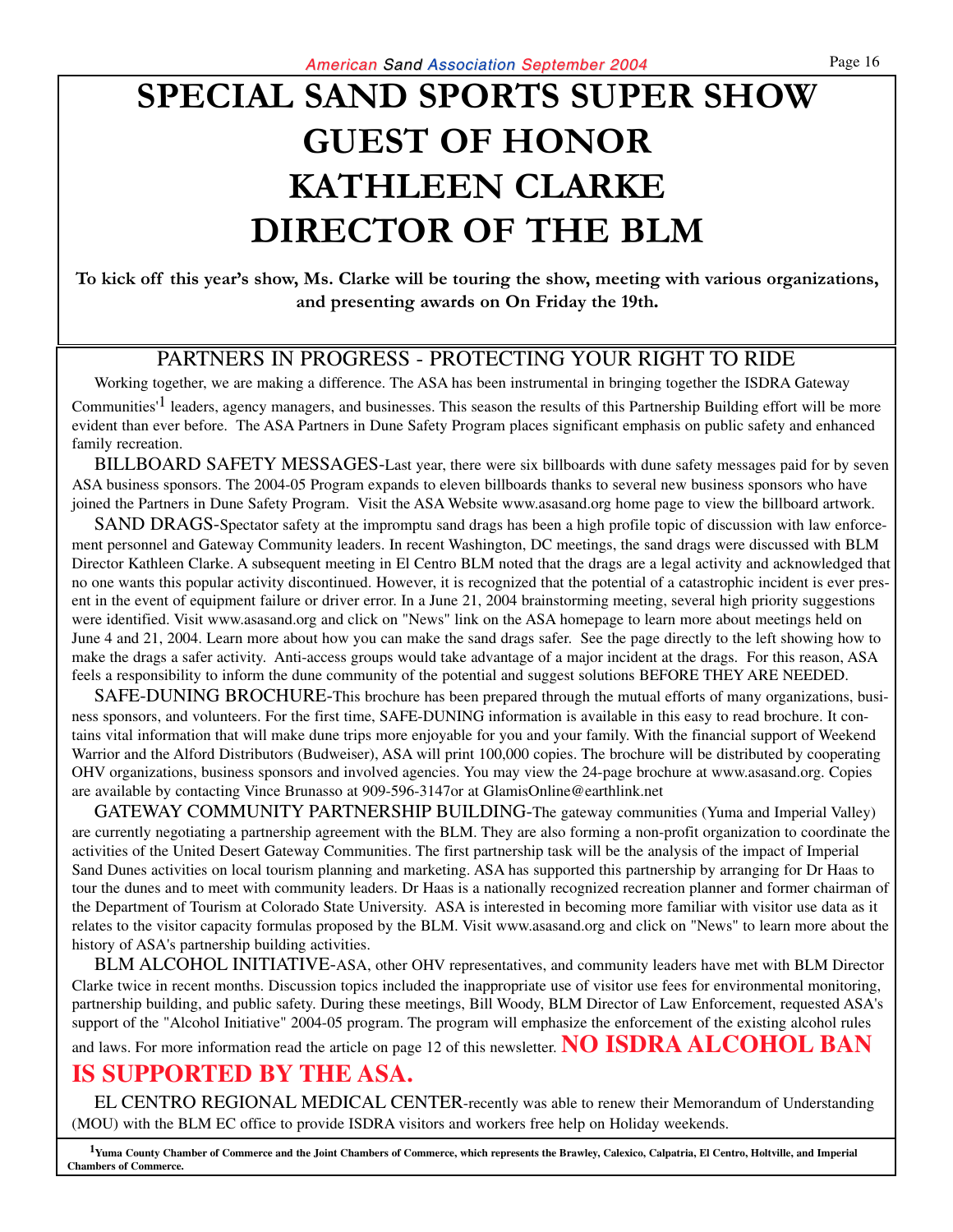# KEEPING THE SAND DRAGS SAFE MEANS *KEEPING* THE SAND DRAGS

The Sand Drags are a popular afternoon activity and social event in the South and North dunes. The number of spectators is growing every weekend. The number and the speed of the vehicles running the drags are also increasing. Spectator safety is becoming an ever-increasing concern. Let's protect our Sport by Recreating Wisely and Responsibly. One major incident might be more than the BLM could handle and would certainly hurt our cause.

### THE SAND DRAGS CAN CONTINUE AS LONG AS WE ARE SAFE.

- KEEP THE RIDING LANES WIDE OPEN
- SPECTATORS: KEEP AT LEAST 50 FEET AWAY FROM THE RACES
- RACERS: KEEP 50 FEET AWAY FROM THE SPECTATORS –15 MPH (LEGAL) LIMIT WITHIN 50 FEET OF SPECTATORS
- OBEY AND COOPERATE WITH LAW ENFORCEMENT PERSONNEL
- CONSIDER THE EFFECT YOU WOULD HAVE ON SOMEONE'S LIFE IF THE WORST **HAPPENED**
- **DON'T PROVIDE ANY AMMUNITION FOR ANTI-ACCESS GROUPS BY CAUSING INJURIES.**



# PLEASE PLAY and STAY SAFE. DON'T RUIN IT FOR EVERYONE ELSE.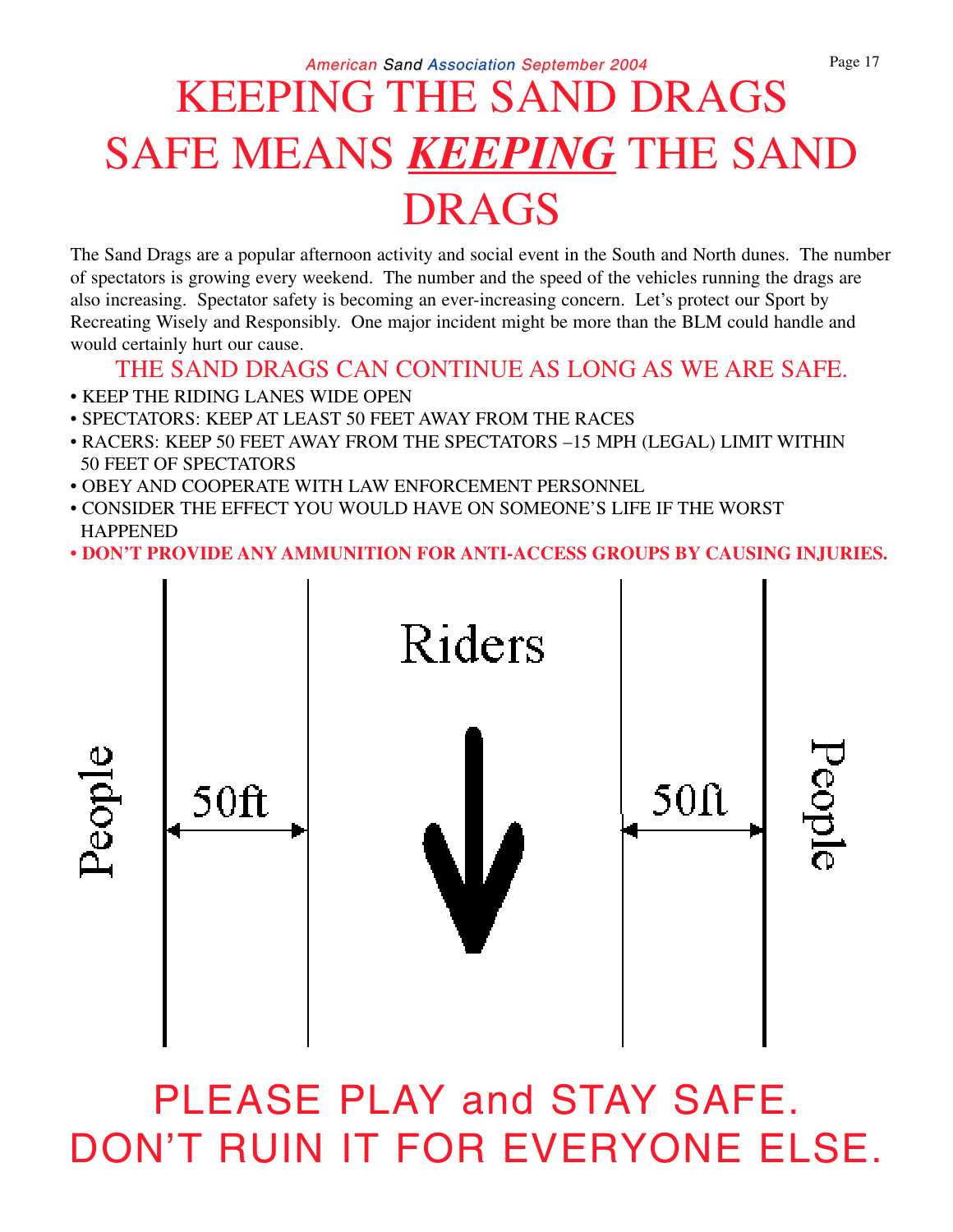### **ANOTHER PRODUCTIVE MEETING WITH THE BLM**

Wednesday evening, July 21, 2004, Bob Mason, Jerry Seaver, and I, along with our wives Sharon, Chris, and Cheryl, met with Bill Woody, Director of the Office of Law Enforcement and Security at the Bureau of Land Management (BLM). A significant point to make note of is that Director Woody called us and asked for the meeting.

He reports directly to Kathleen Clarke, the Director of the BLM. He was joined by Rob Smith, BLM Special Agent, who is on assignment to him for border security and coordinates Woody's budget. In addition, there was Steve Razo, External Affairs Director for the BLM California Desert District. Steve drove from Riverside to Phoenix and back specifically to attend this meeting. Thanks Steve!

The ASA stated our desire that the Sand Drags remain a legal activity and that we were concerned about spectator safety. This concern is simply a fact of life, an accident there would be a PR disaster for all of us.

The ASA stated that we prefer enforcement of existing rules and laws and that we feel there is no reason for new rules or laws.

Mr. Woody informed us and asked us to pass along that the BLM is making a big focus this year on DUI off-road. We will see stepped up enforcement in all areas at the ISDRA. He expressed to us that it is not their intent to "ban" alcohol or to restrict it in campsites.

A long discussion ensued about our Safety Brochure that we are developing. BLM receives it with great enthusiasm. They will perform a final review in order for us to place their endorsement on it. The ASA offered to supply them with as many copies of the brochure as they could use. It is our intent that it be a generic safety brochure for any sand area so that it could be used in many places.

We also discussed logistics for the Sand Sports Super Show, where BLM Director Clarke will attend, and what her schedule will be.

The ASA assisted the BLM in obtaining free Public Service Announcement (PSA) ad space in the up-coming issues of Sand Sports, Sand Addiction, and Toyhauler magazines in order to help spread the word about the increased focus on DUI this season. We were also successful in obtaining MADD's endorsement of the BLM's Alcohol Initiative program as well.

Overall, I am pleased with the discussions at the meeting and I believe that Director Woody came away with a better appreciation for the work that the ASA is doing.

Kudos goes to Bob Mason for 1) making the initial contact with the Director (at the dunes, no less!) and 2) following up on a visit to DC; and 3) continuing the dialog to get us to the point that we can freely discuss ideas with the BLM as a user group and provide our insight to them.

Greg Gorman







Sand Sports Super Show Special for ASA Supporting Members Only

# **STU offers a pair of Sand Skate II's mounted on Douglas .125 inch thick Blue Label wheels for only \$189.99 to ASA Supporting Members Only.**

**\$25.00 of that amount goes directly to the ASA legal fund. The price for non-supporting members is \$199.99. To become an ASA supporting member, visit the ASA booth (located behind the stage) at the Sand Show. Supporting Memberships are \$25.00 annually and entitle you to many more discounts (***see back cover of this issue)***.**

**Here's the bottom line: you get a great deal on some great wheels and tires, and the ASA builds their war chest. WIN, WIN!**

**(Only 100 pairs will be available at this price and only at the show. STU will be located in Building 12 at #2215 Douglas blue labeled wheels are either 10x9 or 10x10)**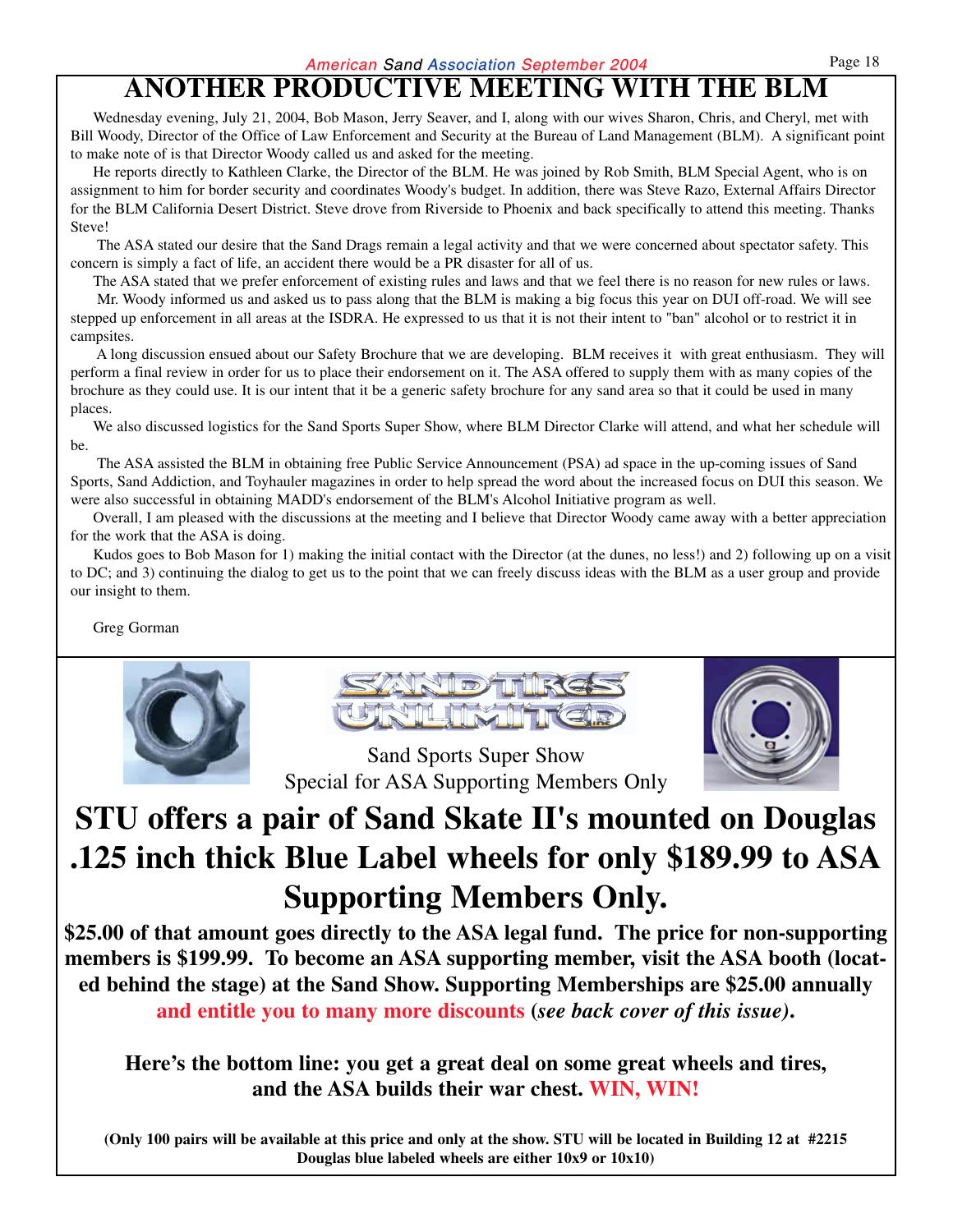### **Do Personalities Rule Your Recreation?**

#### **By Del Albright, Blue Ribbon Ambassador**

Is your club ticked off at a neighboring club? Are you drifting away from your club because of the behavior of a few folks? Do you find yourself attending fewer club/group meetings these days? Do you feel like your opinion does not count? Are you tired of the politics and clicks in your club? In other words, do personalities rule your recreation?

In my travels around the country helping folks to get organized and keep trails open, I have seen too much of the above problems. Don't get me wrong, there are tons of great clubs that are doing just fine. However, I've seen my share of personalities driving folks away from organized recreation. There are ways to fix that.

I am convinced that our future lies in folks joining and staying active in organized recreation. The more we band together and stay tuned into what's happening with our trails, the better our chances of having a sport in the future. The more we separate or alienate from each other, the less chance we have of surviving as a recreational pursuit. We must be together at every opportunity.

This means that our local clubs/groups must be viable and effective. I am always reminded of the anti-access (radical environmental groups) slogan of "think globally; act locally." They've got it figured out. They preach keeping the big picture in mind, while taking baby steps at the local level towards achieving the big picture. It works!

In large business corporations and management, there's a concept called the "Swiss cheese" approach. Swiss cheese has a lot of holes in it to make the cheese what it is. When a manager is faced with a tremendously complex task, the Swiss cheese approach is to make one hole at a time until you have your block of cheese done. In other words, like a long hike in the back country, it's just one step at a time until you reach your destination.

This is where the local level involvement is so important. If we're all taking baby steps, punching holes in the big block of Swiss cheese, eventually we'll achieve the big picture -- responsible access for all!

It starts with your local club or group. It starts with a few folks deciding to get past personalities and get something done for the greater good. It starts with a commitment to not let someone else control how you feel about your sport or your club.

If you have personality issues in your club or group, I suggest that before you give up, you confront them head on. Let folks know how you feel and what you expect. Only then can a group or club decide if they want to make changes to accommodate your wishes. But to me, it is such a shame to see someone drop out of a group without letting folks know what's up. It's similar to telling a boss at work what's wrong from your perspective so the problem can be fixed. Many times bosses don't know what the employees know. Therefore, by letting someone know there's a problem, at least you give them a chance to fix it.

There's an old saying I use a lot: "A complaint is never legitimate until it's voiced to someone who can fix it." If personalities are ruling your recreation, then I suggest you speak up and clear the air. Get to the "peace table" and talk it out. Find solutions or compromises that all the parties can live with. However, whatever you do, give it a shot before you give up.

When I help folks get past personalities issues, I always remind them that we are not out to change who someone is, only how they behave in our group. If a certain behavior is alienating other club members, then we need to find a way to change that behavior. It can be done, but only through communications that are pretty open and honest.

In the leadership training I give folks, I drive home the point that we must let folks know our expectations -- those things that make us smile and enjoy our sport (or our job or anything else). The same holds true for a club. If you have expectations that are not being fulfilled, then let someone know. By doing so, you increase your chances of staying in the game and helping us to punch holes in that big block of cheese.

Del Albright, internationally published columnist, Environmental Affairs Coordinator for CA4WDC and Blue Ribbon Coalition Ambassador, has authored volumes over the last 20 years on land use, outdoor recreation, and access. Contact BRC at 800.258.3742 or http://www.sharetrails.org or visit Del's Web Site at http://www.delalbright.com

Del Albright Blue Ribbon Ambassador, Blue Ribbon Coalition Life Member State Environmental Affairs Coordinator, CA4WDC Trail Boss, Friends of the Rubicon (FOTR) Del's Web Site: http://www.delalbright.com Ph: (209) 304-7693 (Cell/Pager) Ph/FAX: (209) 286-1009 (Office) 8024 S. Main, Mokelumne Hill, CA 95245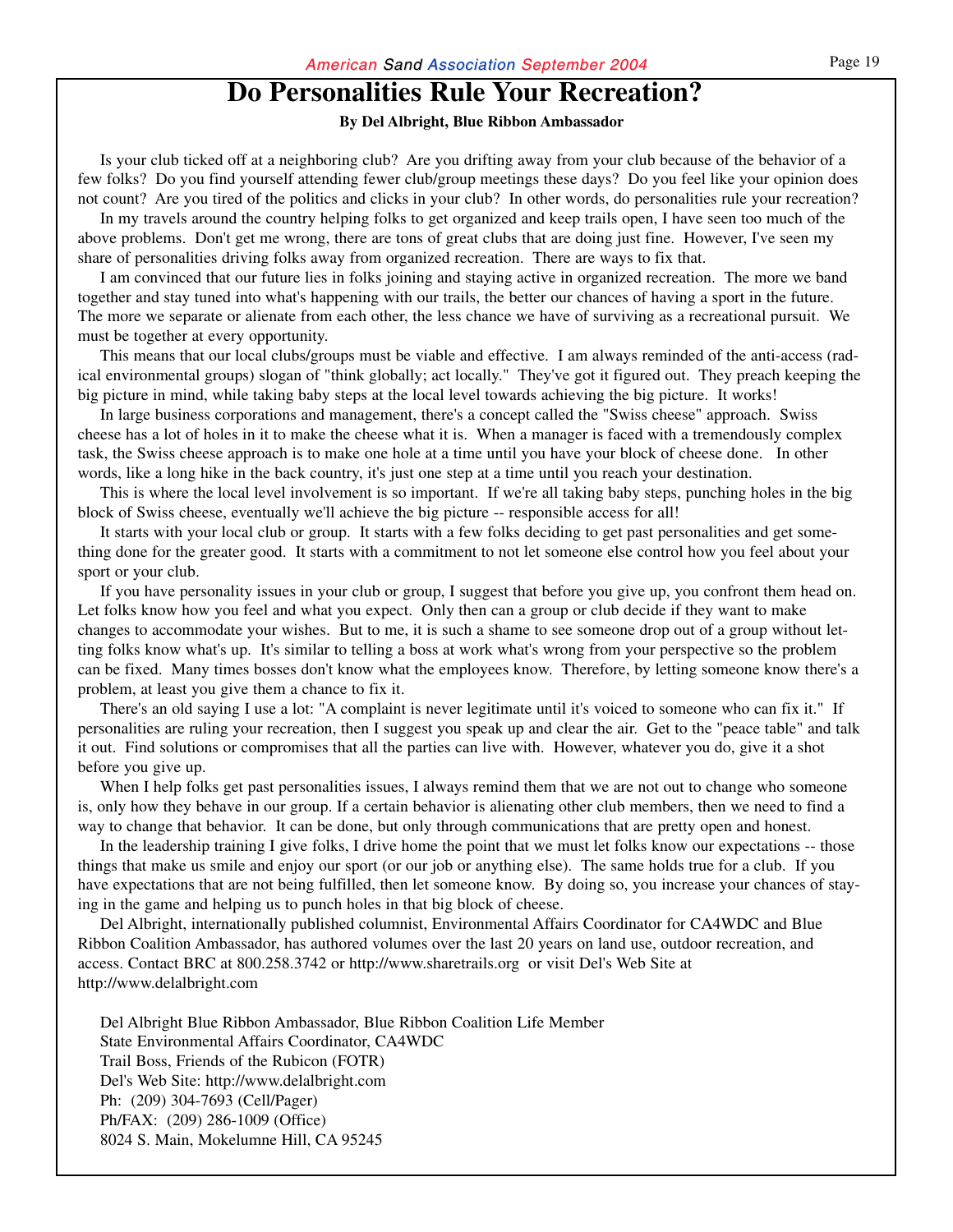### **CONGRESS RESPONDS TO PLEA FROM OFF-HIGHWAY VEHICLE RECREATION GROUPS**

#### **Courtesy of Roy Denner**

Congressman Duncan Hunter's proposed amendment (details below) to restrict fees paid by visitors to federal recreation areas from being used for environmental monitoring studies passes overwhelmingly in the House of Representatives

WASHINGTON D.C., (June 16, 2004) – During Congressional Hearings regarding the Appropriations Bill that funds the U.S. Department of the Interior, Congressman Duncan Hunter proposed an amendment that restricts the usage of fees paid by visitors to the Imperial Sand Dunes Recreation Area (ISDRA). His proposal suggested amending the Bill to prevent the U.S. Bureau of Land Management (BLM) from using fee demo money for environmental monitoring studies. He argued that the fee demo program approved by Congress was never meant to cover the cost of such studies.

Resource Committee Chairman, Congressman Richard Pombo, spoke in favor of Congressman Hunter's proposal pointing out that a recent biological monitoring study performed by the BLM in the ISDRA cost almost \$1million. The entire cost of the study was paid out of the \$3.8 million in user fees collected during the previous year. During the same year no new on-the-ground facilities were added to enhance the recreation experience. Pombo also insisted that the National Fee Demo Program was never intended to cover environmental efforts.

House minority leader, Congressman Dicks from the state of Washington, questioned Hunter to make sure that he understood that demo fees were being used to pay for environmental studies. Dicks then pointed out that he worked with Congressman Regula to draft the original Fee Demo legislation and he agreed that fee demo money is being misused by the BLM if it is paying for environmental studies.

The vote to approve Congressman Hunter's amendment was overwhelmingly approved by Congress.

The inappropriate use of fee demo money in the ISDRA was brought to Congress's attention by Roy Denner, President & CEO of the Off-Road Business Association (ORBA), when he was invited to testify before the House Resources Subcommittee on National Parks, Recreation, and Public Lands in Washington, D.C. His testimony was offered on behalf of the American Sand Association, the California Association of Four-Wheel Drive Clubs, the California Off-Road Vehicle Association, and the San Diego Off-Road Coalition as well as the Off-Road Business Association. Denner cited the situation in the ISDRA as a "fee demo program gone awry." He suggested that "user's fees are being spent to perform biological studies that may ultimately be used to close even more public lands to public use." Denner says: "It's good to know that some of our elected representatives listen to the concerns of their constituents."

### Congressman Hunter's Amendment

June 16, 2004

At approximately 4:00 p.m. today (Pacific time), Congressman Duncan Hunter proposed to congress an amendment to the Department of the Interior appropriations bill stating that fee demo money (camping fees) shall not be used in the future for biological studies to determine the status of endangered species in the Imperial Sand Dunes recreation area (ISDRA). He was followed by Congressman Richard Pombo who projected a picture of the sand car that was purchased with fee demo money to be used for the monitoring effort. Both Congressmen testified that it was never the intent of the fee demo program to use fees paid by users to fund such studies - demo fees have always been intended to support improvements and operation and maintenance at the ISDRA.

The minority party leader in Congress then questioned Congressman Hunter on the almost 1 million dollar study that was done using camping fees at the ISDRA. He proceeded to comment that he participated with Congressman Regula in drafting the original fee demo bill - and agreed that it was never the intent of the bill to use fee demo money for environmental studies! He was in total support of Congressman Hunter's proposed amendment.

No other Congressmen testified. The vote was taken and Congressman Hunter's proposed amendment was approved with an overwhelming majority.

This bill still has to be approved by the Senate. We must continue to call our representatives and senators and call or write to Senator Feinstein, from California, who is on the senate appropriations committee. This will be a major win - not only for the OHV community in California - but for all forms of recreation nationwide. This is a precedent-setting action.

### GREAT NEWS!

**The ISDRA Dune Users Survey is now Live and On-Line at http://www.isdratrt.org/ Click "Dune Users Survey" on the left side of the screen when you get to the web site. Please take a few short minutes to fill it out. Your input will influence how the ISDRA operates.**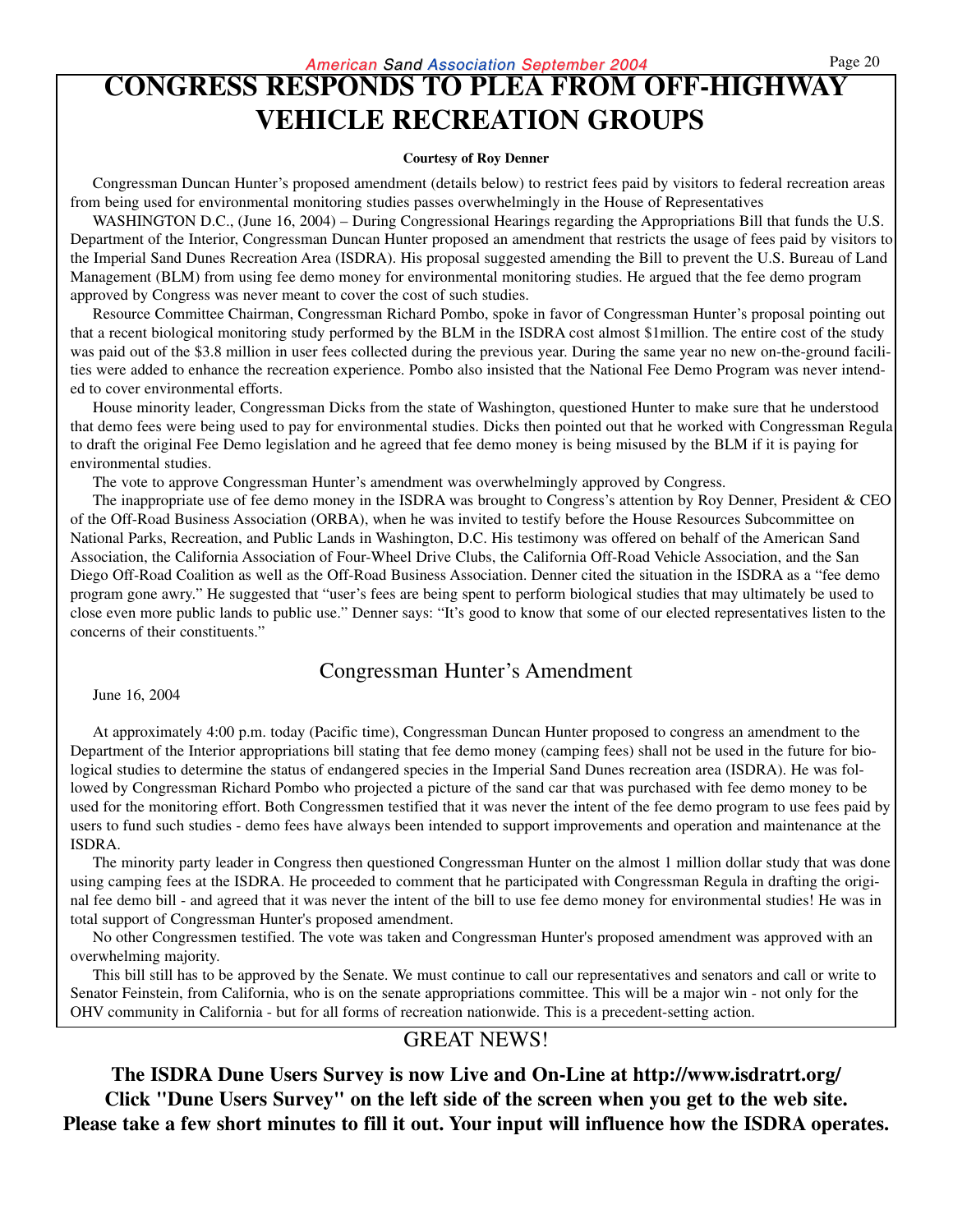#### American Sand Association September 2004 Page 21

Congressman Richard Pombo, a long time pro-access advocate offers us support wherever he can. Co-founder of the San Joaquin County Citizen's Land Alliance. The Alliance is a coalition of farmers and other property owners who advocate private property rights, and fight attempts by government to strip these rights away from citizens.

On July 25, 2001, Congressman Pombo was elected Chairman of the Congressional Western Caucus. The Western Caucus, an organization of fifty-five Members of Congress, works to form one voice on issues such as Endangered Species Act reform, water rights, private property rights and other issues affecting Congressional districts in the West. Subsequently, Mr. Pombo stepped down when he was voted chairman of the House Resources Committee.

RICHARD W. POMBO, CA Chairma DON YOUNG, ARE<br>W.J. "BILLY" TALLON, LA Just Eleaniges, NJ JM BARTON, BALLICA<br>JOHN J. DUNGAN, JN., 1<br>JOHN J. DUNGAN, JN., 1<br>WAYNE T. GRUEBER, 3<br>KEN CAUVERT, CA.<br>BODTT MCBHUR, CO **TBI** BARBAILA CLININ, WW DARMAN CURIN, WY<br>CIGOROLP, Radaugusch<br>WALTER B. JONNER, NC<br>CHINE CANNON, UT<br>JNA GREVEN, NV<br>MARK E. SOLICER, NV<br>MARK E. SOLICER, NV **OK CA** Greci Wacons, OR THOMAS G. TANCHIO<br>J.D. HAYWORTH, AZ<br>TOM OSROPHE, NE **00, CO** Dennet R. Revisens, MT<br>Res: Ressa, AZ Tow Cour, OK **TENNIE PEARCE, NM**<br>36 Bishop, UT<br>5678 Nancs, CA é. **BANDY NIGHBANER, TX** 

### U.S. House of Representatives **Committee on Resources** *Udlashington, DC 20515*

May 25, 2004

NICK J. RAMALL II, WV Renking Democrat Membe DALE E. KADEE, MI<br>EN F.H. FALEOMAWARDA, AS<br>NEA ARESCROMBE, HI<br>SOLOMON P. ORTIZ, T.K. **FRANK PALLINGS JR. NULL** Frank Pallides, Jr., NJ<br>Calven M. Dooley, CA<br>Dones M. Demittinger, VI<br>Don Kind, VI<br>Jay Inslite, WA<br>Grack F. Nafolitano, CA TOM USALL, NM MARK UOALL, CO<br>Anteal Acevero-Vill, Brad Carson, OK Vich, PR Dennes A. Canpoza, CA MADELEWE Z. BONDALLO, GLJ George Millin, CA.<br>EDWARD J. MARIEY, George Miller, CA<br>Edward J. Markey, Ma<br>Rheen Hugadisa, TX<br>Ciro D. Roomguez, TX<br>Joe Baca, CA<br>Betty MoCollum, MN

> Janes H. Zour Democratic Staff Director

#### **Steven J. Dava**<br>Chief of Staff

Dear Friends and OHV Enthusiasts.

Thank you for contacting me by e-mail to express your outrage over how your recreation fees are being used at the Imperial Sand Dunes Recreation Area (ISDRA). I appreciate you sharing your thoughts with me, and I absolutely agree with you.

I do not believe one dollar, let alone \$825,000 of your recreation fees, should be used for a monitoring program. This money should come from the operating budget of the Bureau of Land Management (BLM). It is my understanding that Congressman Duncan Hunter (R-CA) is working to secure increased funding for the operation of the ISDRA.

Using your fees on something far removed from recreation clearly violates the purpose for which the fees were established --- to enhance your recreational experience. In fact, Roy Denner of the Off-Road Business Association recently testified before the House Committee on Resources, of which I am Chairman, on proposed legislation to permanently authorize the Recreation Fee Program. Mr. Denner described the inappropriate use of fees at the ISDRA and requested that the Committee ensure that the situation is not repeated at ISDRA or at any other Federal recreation site.

I can assure you that should legislation move forward to permanently authorize the Recreation Fee Program for the BLM, I will make certain your fees are used only to enhance your recreational experience with on-the-ground improvements.

Again, thank you for taking the time to contact me.

Sincerely,

Richard Pombo Chairman House Committee on Resources

http://www.resourcescommittee.house.gov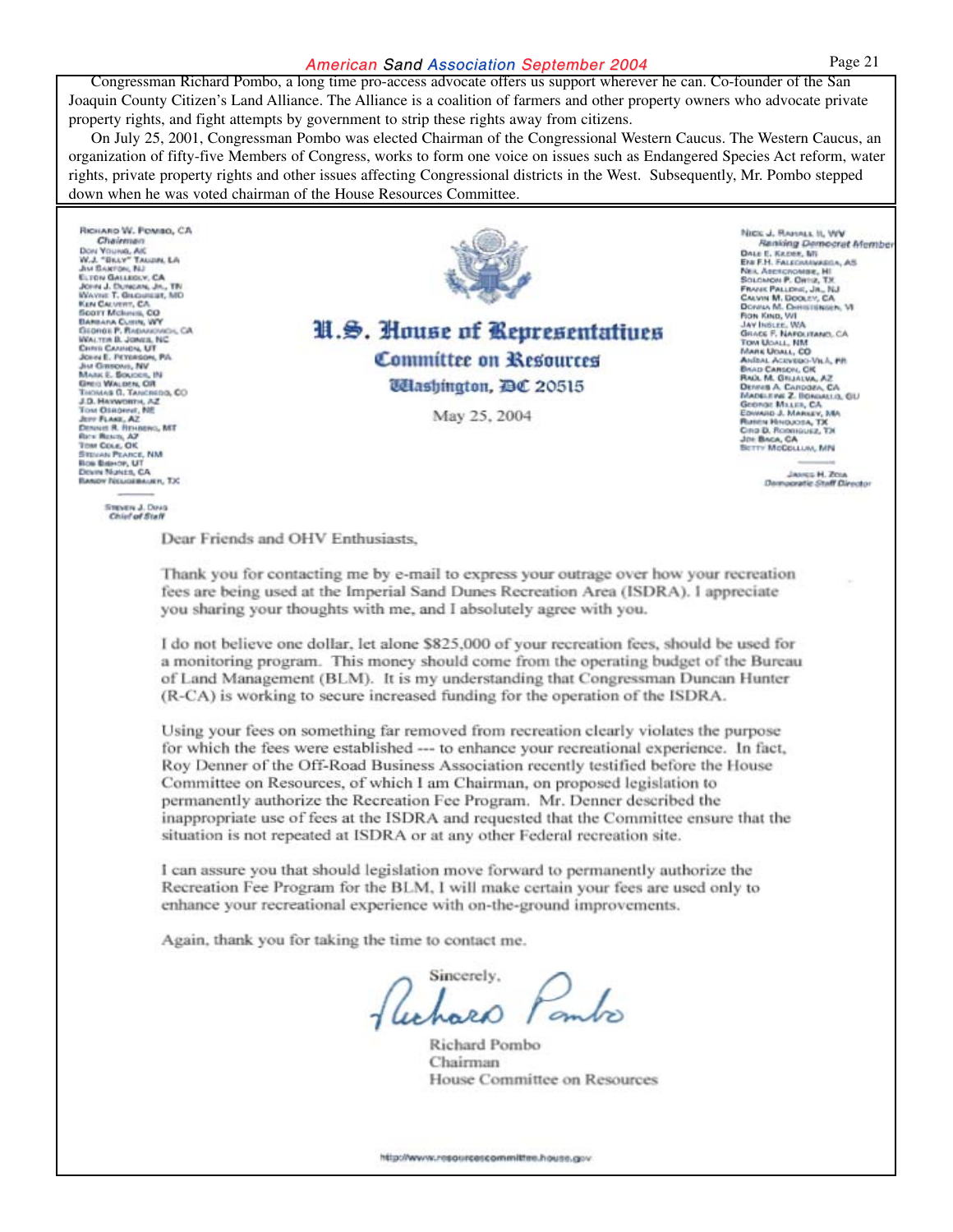# **SPECIAL GUEST OF HONOR KATHLEEN CLARKE DIRECTOR OF THE BLM.**

**Ms. Clarke will be touring the show, meeting with various organizations, and presenting awards**

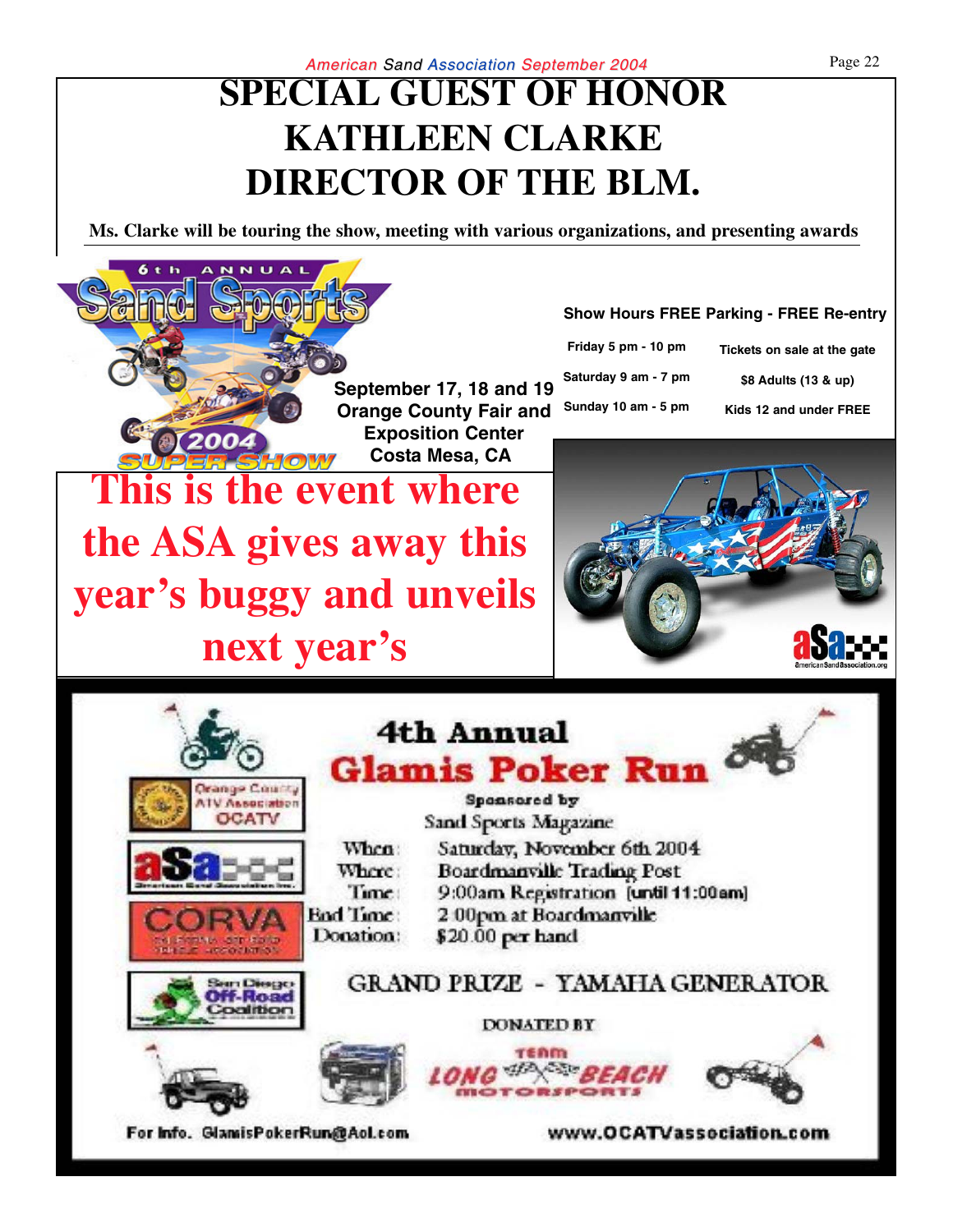ASA Store. Use this form to order. You get great apparel while supporting our cause. Fill out and mail this form to the address below or for a more complete catalogue, go to our new online store at http://www.americansandassociation.org/store/index.html **WOMEN'S WHITE SPAGHETTI STRAP TANK TOP Small to X-Large Minimum Contribution \$8 ea Specify sizes Quantity SAMOUNT WOMEN'S WHITE BABY DOLL TEE S, M, L Minimum Contribution \$10 ea Specify sizes a Quantity 3 Amount WOMEN'S ASH TANK TOP S, M, L, X-Large Minimum Contribution \$8 ea Specify sizes a Quantity b \$ Amount MEN'S ASH TANK TOP S, M, L, X-Large Minimum Contribution \$8 eaXX-Large Min \$11 ea XXX-L Sleeveless Min \$13 ea Specify sizes Quantity 3 Amount ASA Hat Brushed cotton Kahki with black bill embroidered hat with ASA logo on front and website on the back \$12 Name Address SUB TOTAL** City State  $\qquad \qquad$   $\qquad \qquad$   $\qquad$   $\qquad$   $\qquad$   $\qquad$   $\qquad$   $\qquad$   $\qquad$   $\qquad$   $\qquad$   $\qquad$   $\qquad$   $\qquad$   $\qquad$   $\qquad$   $\qquad$   $\qquad$   $\qquad$   $\qquad$   $\qquad$   $\qquad$   $\qquad$   $\qquad$   $\qquad$   $\qquad$   $\qquad$   $\qquad$   $\qquad$   $\qquad$   $\qquad$   $\qquad$   $\qquad$   $\qquad$  **TOTAL** Please send check payable to ASA to: ASA 11419 Daybreak Trail Moreno Valley CA 92557-5504 Sales@americansandassociation.org www.ASAsand.com **(will show your tummy) Checkered head sock \$8 ea.**

### **ISDRA Season passes are now available via the internet at**

# **http://www.parking.com/customer/OnlinePermits.aspx and at the BLM booth at the Sand Sports Super Show. Price is same as last season.**